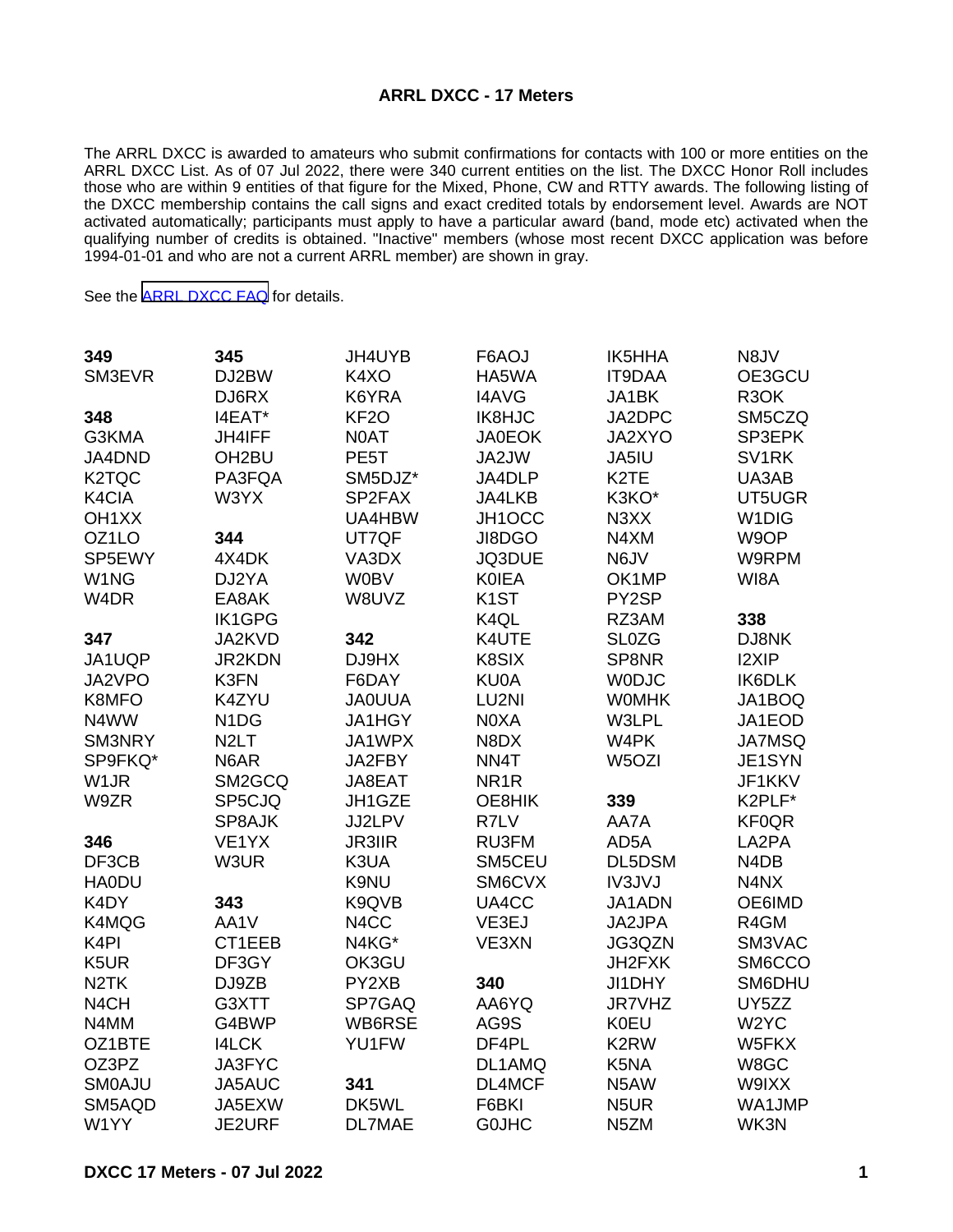| 337                            | K <sub>2</sub> FF   | W5BPT              | IZ5EKV              | <b>JA9TWN</b>                 | K5EK                           |
|--------------------------------|---------------------|--------------------|---------------------|-------------------------------|--------------------------------|
| AA1QD                          | K4MWB               | W7OM               | JA1XEC              | <b>JJ3PRT</b>                 | K8QM                           |
| AD <sub>1</sub> C              | K4XP                | YO7LCB             | JA4FKX              | K <sub>1</sub> BD             | KA9CFD                         |
| HB9BGV                         | K6AM                |                    | JI4POR              | K1HTV                         | N <sub>1</sub> NK              |
| <b>HB9BIN</b>                  | K7ZA                | 334                | N4JF                | K8PT                          | N4QS                           |
| <b>IK4BHO</b>                  | KD5M                | CT1APE             | PA5TT               | KQ8M                          | OE3EVA                         |
| JA1ANR                         | N <sub>2</sub> BJ   | CT <sub>1</sub> BH | PY4OY               | N7RO                          | OE6MDF                         |
| JA1VLK                         | N4AH                | CT1IUA             | RA3CQ               | N8KOL                         | RV3LO                          |
| JA5AQC                         | N4JJ*               | EA2IA              | RA7A                | OZ1AXG                        | W6XK                           |
| JA8RJE                         | N8DJX               | EU7A               | SM3NXS              | W4UM                          | WA6F                           |
| JF3KON                         | N9IW                | G4OBK              | SM4DDE              | W5TCX                         | WA8WV                          |
| <b>JH1TWT</b>                  | NI <sub>0</sub> G   | <b>I5HOR</b>       | SM6CMU              | W6SR                          | WB9CIF                         |
| <b>JR9LKE</b>                  | OH <sub>2</sub> BLD | <b>I5NPH</b>       | SP <sub>5</sub> DIR |                               | WX4G                           |
| K <sub>1</sub> OA              | ON4IQ               | IK5PWQ             | SV <sub>1</sub> DPI | 330                           |                                |
| K <sub>2</sub> VV              | PY5HOT              | JA3GN              | SV1FJA              | AA4V                          | 328                            |
| K4HGX                          | UA6A                | <b>JA7IC</b>       | <b>UR0MC</b>        | DK2JX                         | AE5E                           |
| K5KC                           | VE <sub>1</sub> DX  | JH4ADV             | UX1UA               | DL <sub>2</sub> OE            | DL6CNG                         |
| K <sub>5</sub> RK              | VE3EXY              | <b>JJ3HGJ</b>      | W5WT                | DL6KR                         | F <sub>2</sub> JD              |
| KW9A                           |                     |                    |                     |                               |                                |
|                                | VE3FF               | JQ6RUP             | W6XA<br>W8OI        | G3NDC                         | F5PAC                          |
| N4PQX                          | W5XX                | JR1BLX             |                     | HB9RG                         | <b>GOBLB</b>                   |
| N7RT                           | WB4TDH              | <b>K0DEQ</b>       | WA5VGI              | <b>IK2QPR</b>                 | G4CCZ                          |
| NO <sub>8</sub> D              | WB9Z                | K <sub>1</sub> HT  |                     | <b>IK2YCW</b>                 | <b>IOWDX</b>                   |
| ON <sub>4</sub> C <sub>D</sub> |                     | K4HB               | 332                 | <b>IK4DRR</b>                 | IZ0AEG                         |
| ON4IZ                          | 335                 | KE9L               | EA3GP               | JE1LFX                        | JA2AH                          |
| OZ1CTK                         | AB6QM               | KV7K               | <b>I4EWH</b>        | JH8RZJ                        | JA4ITW                         |
| R7DX                           | EA5RM               | N3NT               | <b>JA0GJJ</b>       | <b>JI2KXK</b>                 | JF1LZQ                         |
| <b>S58T</b>                    | EI7BA               | OE1AZS             | JA2BDR              | JR1DUP                        | <b>JH3SIF</b>                  |
| SM4EMO                         | F6EXV               | PY2BW              | JA2CXF              | JR2LJO                        | K0GY                           |
| SP3E                           | G3TXF               | PY5EG              | JA2FJP              | <b>KC9ARR</b>                 | K <sub>1</sub> LD              |
| UA3AP                          | <b>GM3POI</b>       | SM4DHF             | JA6BZI              | N <sub>5</sub> OK             | K3PA                           |
| W4DKS                          | I2EOW               | SP6CIK             | JA8EJO              | N <sub>5</sub> X <sub>Z</sub> | K4UEE                          |
| W7MO                           | I6FLD               | SP7VC              | JE1GWO              | N8BM                          | K5AQ                           |
| W8DCH                          | JA1SJV              | W1SKU              | JE2LUN              | NU8Z                          | K8OM                           |
| W9MU                           | <b>JA3PIS</b>       | W <sub>2</sub> LO  | JH3VNC              | OE <sub>1ZL</sub>             | KC6AWX*                        |
| W9OL                           | JA5WIZ              | W3GH*              | K3WA                | OE2LCM                        | N7US                           |
| WD5COV                         | <b>JS2LHI</b>       | W5ZN               | K <sub>9</sub> CT   | UA4LY                         | VE2TZT                         |
| WJ4T*                          | K <sub>4</sub> CN   | W6RLL              | NJ6P                | <b>W0YG</b>                   | W3LL                           |
| YU3AA                          | K4IQJ               | WT8C               | OE8RT               | W7AL                          | W4UW                           |
|                                | K6FG                | YO9HP              | <b>ON4AOI</b>       |                               | WA2VYA                         |
| 336                            | K6TA                | <b>YV1DIG</b>      | UA3DPM              | 329                           | YO <sub>5</sub> BRZ            |
| AA1ON                          | K6YUI               |                    | UT7UJ               | DJ4AX                         |                                |
| DF <sub>2</sub> RG             | <b>K7NN</b>         | 333                | W1ECT               | DK1FW                         | 327                            |
| G4PWA                          | K8ZTT               | 5B4MF              | W2IRT               | <b>DL1KUR</b>                 | A45XR                          |
| GM3YTS                         | K9EU                | AA5AU              | YO3APJ              | F <sub>3</sub> SG             | AA5AT                          |
| <b>HL3IUA</b>                  | K9IR                | AB4IQ              |                     | I2MQP*                        | AI9L                           |
| <b>I4MKN</b>                   | N5ORT               | AD6W               | 331                 | <b>IK4GME</b>                 | DK5AD                          |
| JA3EMU                         | N <sub>5</sub> TY   | DK9KX              | 9H1SP               | <b>JF7XKY</b>                 | DL5WW                          |
| <b>JA7KY</b>                   | NI6T                | EA5BM              | DL4CF               | JL1UXH                        | <b>GODQS</b>                   |
| <b>JA9APS</b>                  | PY2YP               | EA5BY              | <b>HBOCC</b>        | <b>JN7FAH</b>                 | JA1GRM                         |
| JF1WPB                         | R3VA                | EY8MM              | HB9DDO              | JR3GWZ                        | JH1HHC                         |
| <b>JH0INP</b>                  | SM5KNV              | <b>GM0GAV</b>      | JA3AZD              | JR3OEH                        | K <sub>1</sub> AR              |
| <b>JS3CTQ</b>                  | SP6M                | HB9AMO             | JA5MHD              | K <sub>2</sub> UU             | K <sub>2</sub> SH <sub>Z</sub> |
| <b>K0CA</b>                    | W <sub>1</sub> GL   | <b>IK4DRY</b>      | JA8LRG              | K5BG                          | K5DU                           |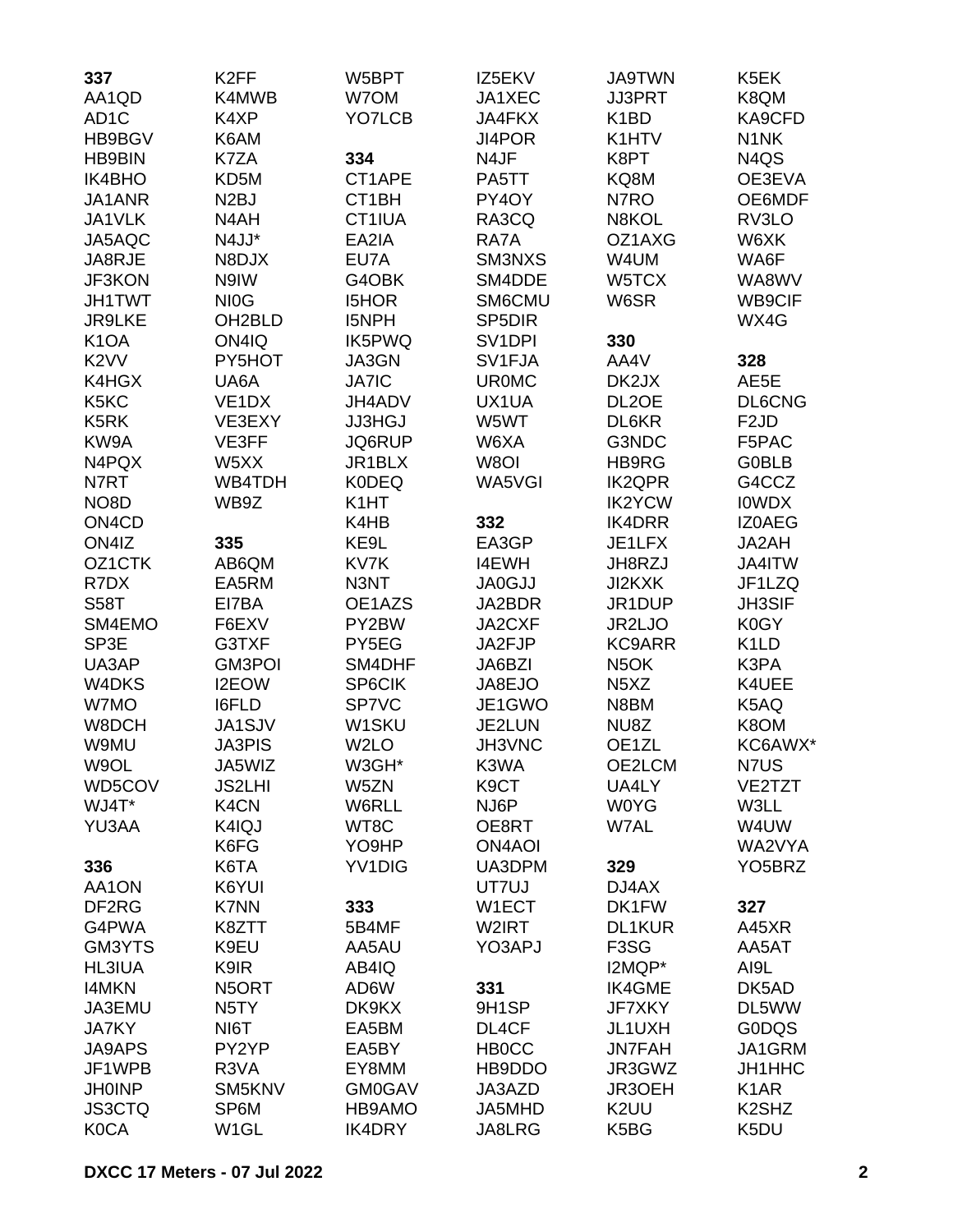| K6KLY                         | <b>UX0FF</b>      | W8HW              | <b>KK0M</b>                   | N9AU                | S55DX               |
|-------------------------------|-------------------|-------------------|-------------------------------|---------------------|---------------------|
| K7ZV                          | W1TSP             | WA4FFW            | KM4H                          | NE <sub>1</sub> B   | SV <sub>1</sub> CNS |
| K8YTO                         | W4BP              | YB5QZ             | KP <sub>2</sub> A             | PA3CSR              | W2AY                |
| KZ4V                          |                   |                   | KT <sub>1</sub> J             | R9TO                | W4FQT               |
| N <sub>1</sub> IBM            | 324               | 322               | LA8PT                         | RA3QK               | <b>WA7NB</b>        |
| N8RR                          | 5B4AHJ            | AA4HP             | N4II                          | W5XC                | <b>WD0DAN</b>       |
| PA3EWP                        | CT4NH             | AB9V              | N <sub>5</sub> D <sub>G</sub> | W6BJH               |                     |
| <b>R0FA</b>                   | DL2CHN            | DL1DUO            | N9FN                          | WD9DZV              | 316                 |
| R <sub>5</sub> AJ             | FK8CP             | G5LP              | <b>ND0N</b>                   | WT4Q                | AB3CV               |
| R9FM                          | JA2ZL             | <b>I3BUI</b>      | SM5ARL                        | YO2RR               | AC4G                |
| <b>RMOF</b>                   | <b>JA7FWR</b>     | IZ2AMW            | SV3DCX                        |                     | EA <sub>1</sub> N   |
| SP3CGK                        | JA8BAR            | JA2IVK            | W3GQ                          | 318                 | EV <sub>1</sub> R   |
| <b>SP7ITB</b>                 | JM1HJG            | JA4MRL            | W9JA                          | AC0A                | <b>HL2IFR</b>       |
| UA3AGW                        | K8TL              | <b>JA9CWJ</b>     |                               | DJ9ON               | <b>I5OYY</b>        |
| UA6MF                         | KE9ET             | K4SE              | 320                           | DM2DXA              | <b>IK4PLW</b>       |
| UT9FJ                         | LA5HE             | K6PJ              | F9XL                          | F <sub>2</sub> NH   | <b>JA0CRI</b>       |
| W2LK                          | N8PW              | K8VFV             | HB9SLO                        | <b>IK5RUN</b>       | JA6TMU              |
| W7AO                          | NS <sub>6</sub> C | K9MBQ             | <b>IV3KVC</b>                 | IZ4MJP              | JA6WJL              |
| W7CT                          | OE1WEU            | <b>KB0EO</b>      | <b>JA1SYY</b>                 | JA2VMU              | JA9GPG              |
|                               | PY2XU             | N9RS              | <b>JA2JNA</b>                 | <b>JR2UBS</b>       | JE2EHP              |
| 326                           | <b>SMOCCM</b>     | OZ4O              | JA2VQF                        | K8BL                | JH4GJR              |
| EA3GHZ                        | SP1MGM            | R7FK*             | JL1XMN                        | LA3WAA              | <b>JH4JNG</b>       |
| G3LZQ                         | SV <sub>1JG</sub> | R7NW              | JR1BAS                        | <b>NORB</b>         | JM1FHL              |
| <b>IK8YTA</b>                 | W3NO              | RW4NN             | KX4R                          | RN3QN               | JR6FC               |
|                               |                   | SM5JE*            | LA2QM                         |                     |                     |
| JA8BNP                        | W5LT              |                   |                               | SM6CTQ              | K0AZ                |
| JE7JDL                        | WB9EEE            | <b>SM6CUK</b>     | NN4SS<br>NT0V*                | <b>WOVX</b><br>W2LE | K6FW                |
| <b>JH1IFS</b>                 | <b>YS1RR</b>      | SP6HEQ            |                               |                     | K8WK                |
| LA5IIA                        |                   | SP7HOV            | RU3QR                         | W2NO                | KA8ZPE              |
| LA7AFA                        | 323               | SV2DGH            | RX3AGD                        | W7DO                | KG4W                |
| LU3CQ                         | AA8OY             | VE7IG*            | US5WE                         | W8AV                | <b>KI0KB</b>        |
| PY5EW                         | DL7BA             | W1YM              | W4QN                          | WB8BPU              | LA7JO               |
| SM6BZV                        | EA6NB             | W3KX              | WK7E                          |                     | N <sub>4</sub> PJ   |
| SP <sub>1</sub> S             | EA7TV             | W6TC              | ZL4TT                         | 317                 | N6MZ                |
| SV8CS                         | <b>GM0AXY</b>     | W9RN              | ZS6EZ                         | DJ5JH               | N7IR                |
| VA <sub>5</sub> DX            | <b>IK4MSV</b>     | WD4LBR            |                               | DL2VPO              | UY5AA               |
| W9ILY                         | JA1IZZ            | ZL1BYZ            | 319                           | HA1RB               | VE3CFK              |
| ZL3JT                         | JE1DXC            |                   | AF9H                          | <b>I5CRL</b>        | W2JU                |
|                               | JH3CUL            | 321               | EA6SX                         | JA1QXC              | W3ACO               |
| 325                           | <b>JO7WXN</b>     | AA4SC             | EW <sub>2</sub> A             | JA1XCZ              | W5CIA               |
| DJ4XA                         | JP1NWZ            | CT1DKS            | <b>IKOPEA</b>                 | JA2FGL              | W5ODD               |
| EA8AKN                        | K8EUR             | <b>HA7TM</b>      | JA2EPW                        | JA2XW               | W9YSX               |
| F <sub>5</sub> CQ             | K8GG              | <b>IK4ADE</b>     | JA7LMZ                        | JA6VQA              | WE9R                |
| G3SVD                         | K9US              | IZ8EJB            | JF8QNF                        | JA9GLW              |                     |
| HK3W                          | KB1JZU            | JA1KQX            | <b>JG3SKK</b>                 | JH1AGU              | 315                 |
| <b>JA7JWF</b>                 | <b>MD0CCE</b>     | JA1NWD            | K4EM                          | JH1IAQ              | DL9TJ               |
| JF1PUW                        | NK1K              | <b>JA7BWT</b>     | K5WAF                         | <b>JR7WFC</b>       | <b>GOEHO</b>        |
| JH1NYM                        | <b>NY0V</b>       | JF2UPM            | K7EG                          | K <sub>4</sub> SO   | GM3PPE              |
| JL1RUC                        | RL3FA             | JG3LGD            | K8AJS                         | K4XD                | JA1IOA              |
| JN3SAC                        | RW3RN             | <b>JH1SJN</b>     | K9MM                          | K8GI                | JL2JVX              |
| <b>K0JUH</b>                  | SP1JRF            | K <sub>2</sub> UO | KG7H                          | K9JF                | JN1BMX              |
| K <sub>2</sub> L <sub>S</sub> | <b>UA0BA</b>      | K5ZK              | KN <sub>5</sub> O             | N <sub>5</sub> GH   | K <sub>2</sub> PK   |
| K7WP                          | W1LW              | K8FL              | KS <sub>1</sub> J             | PY2NQ               | K9ZO                |
| K8AC                          | W <sub>2Q</sub> O | KG8P              | N <sub>2</sub> LM             | R6AF                | LA9AJA              |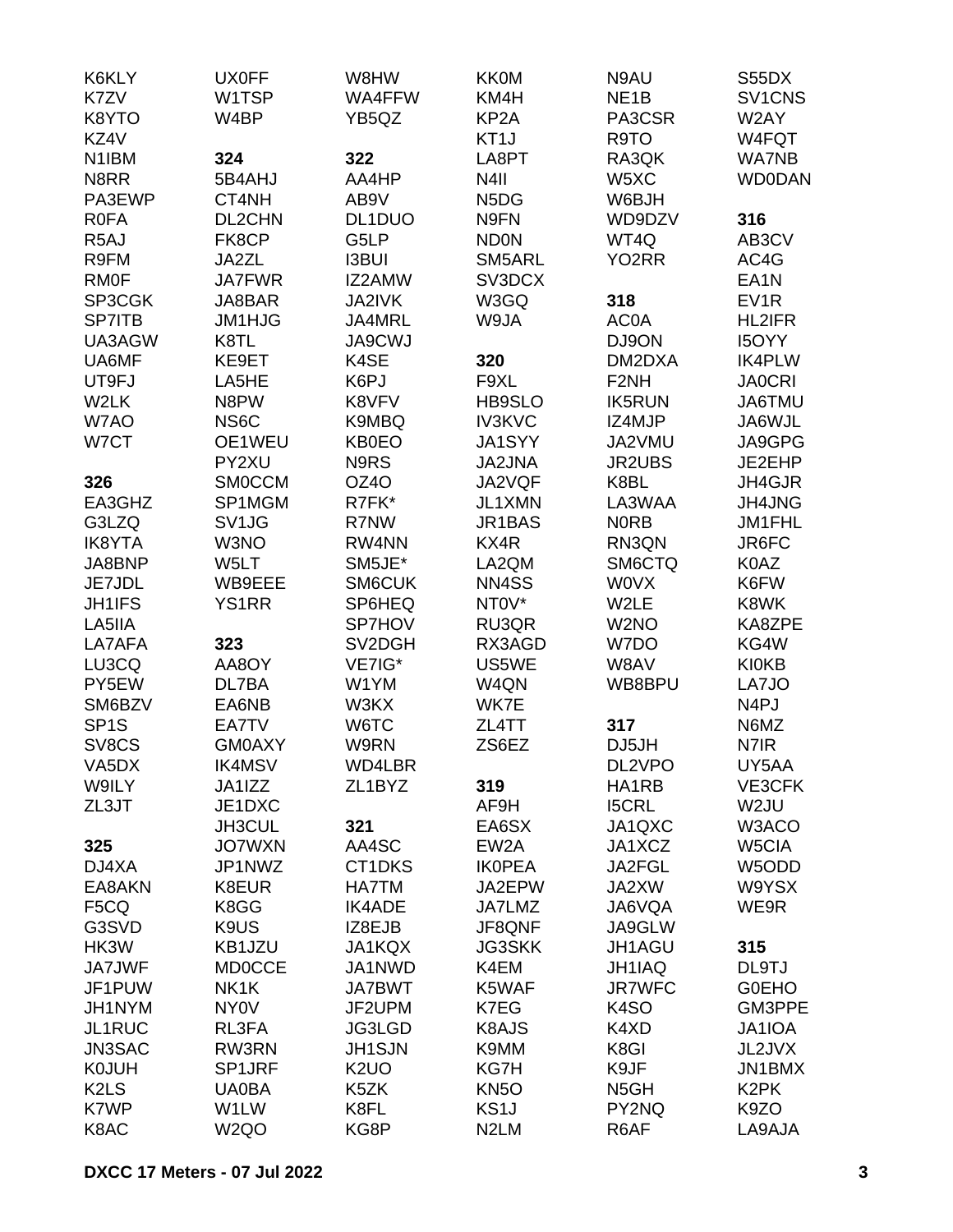| N8LJ                          | VE3BW                         | JA6BEE                        | WL7E                | UW2ZM                          | KM <sub>1</sub> D              |
|-------------------------------|-------------------------------|-------------------------------|---------------------|--------------------------------|--------------------------------|
| <b>RA0FF</b>                  | W3BW                          | <b>JJ1SKG</b>                 | ZL2IFB              | W1YRC                          | N <sub>2</sub> NL              |
| UA9FAR                        |                               | K3UL                          |                     | W <sub>2</sub> GG              | N <sub>5</sub> L <sub>Z</sub>  |
| W6ENZ                         | 312                           | KN6KI                         | 307                 |                                | N5MOA                          |
|                               | A65BR                         | LA8HGA                        | DL2SWN              | 304                            | NW7E                           |
| 314                           | IZ5RVG                        | N9JV                          | EI9FBB              | 4Z4DX                          | OE8SPW                         |
| DJ <sub>5FI</sub>             | JA1WSK                        | SP8HKT                        | <b>IW1ARB</b>       | 9A4W                           | RA1QD                          |
|                               |                               |                               | JF2XGF              |                                | UN7LZ                          |
| <b>DL1SMA</b>                 | JE2OVG                        | UN6T                          |                     | F4BKV                          |                                |
| HB9CEX                        | <b>JE8TGI</b>                 | UN7JX                         | <b>JG3FEA</b>       | G4GIR                          | W3AP                           |
| <b>HK4SAN</b>                 | K9NW                          | W8MET                         | JM2RUV              | <b>IW0SAF</b>                  | WO7R                           |
| JA1LSP                        | KC7V                          | WF <sub>2</sub> S             | <b>K0KG</b>         | JA8CJY                         | ZS2DL                          |
| JA2ATE                        | LU8EKC                        |                               | K <sub>2</sub> UR   | <b>JHONBN</b>                  |                                |
| <b>JA2TBS</b>                 | N <sub>4</sub> D <sub>W</sub> | 309                           | KJ6P                | <b>JR6LLN</b>                  | 301                            |
| JA8EOT                        | N4TL                          | DL1DA                         | R9SA                | K1GG                           | EA5OX                          |
| JA9AA                         | PP1CZ                         | <b>E72A</b>                   | RA4CA               | K6RO                           | F3AT                           |
| JG1WSC                        | SK7AX                         | <b>GOOIL</b>                  | SQ1X                | LU4FPZ                         | FG5FR                          |
| JR4LNG                        | SV1GYG                        | <b>IK2RPE</b>                 | W7YAQ               | OE5FIN                         | <b>IV3YYK</b>                  |
| <b>K0KVR</b>                  | <b>UN7TW</b>                  | <b>JA1JAT</b>                 | W8LGJ               | SM7CQY                         | JA5BEN                         |
| K <sub>1</sub> LPS            | <b>W2OO</b>                   | <b>JA7XBG</b>                 | W8RLS               | SV1CQN                         | JA5BGA                         |
| K <sub>1</sub> RO             | W <sub>5</sub> AJ             | JH1RGG                        | XE2CQ               | SV9AHZ                         | <b>JH7RXU</b>                  |
| K3WW                          | W6PJ                          | JK1EXO                        | YO <sub>2</sub> CMI | VE6LB                          | JL1BYZ                         |
| K5MC                          | WB5JID                        | <b>K0KX</b>                   | ZS2EZ               |                                | K4MS                           |
| K <sub>5</sub> UO             | ZS1LS                         | K <sub>2</sub> N <sub>V</sub> |                     | 303                            | SM5FUG                         |
| K6UM                          |                               | N7XR                          | 306                 | EA9IE                          | SV3AQR                         |
| K8CW                          | 311                           | SK3PY                         | 7K1PTT              | HB9BAT                         | W5GO                           |
| K8FH                          | AJ6T                          | UA6YW                         | EA6VQ               | IK5PWN                         | W7HPW                          |
| LA5LJA                        | DF2IS                         | UT7UV                         | <b>HB9LCW</b>       | <b>IK8EPC</b>                  | W8AXI                          |
|                               |                               |                               |                     |                                |                                |
| N <sub>2</sub> TN             | DL5EBE                        | W0EWM*                        | IZ8FDH              | <b>IW0HOU</b>                  | WA1PMA                         |
| N <sub>2</sub> W <sub>B</sub> | DM5EE                         | W3RJW                         | <b>JA0PE</b>        | <b>JA9IFF</b>                  |                                |
| N6TA                          | EI6FR                         | W4HG                          | JA1SVP              | JF1NZW                         | 300                            |
| NK4L                          | HB9BOI                        |                               | <b>JA9FAI</b>       | K0BJ                           | EW1KP                          |
| NN4R                          | <b>IZ3ETU</b>                 | 308                           | K6ND                | K3PT                           | HB9DDZ                         |
| R <sub>5</sub> DT             | JA1RTX                        | DK8MCT                        | K6SIK               | K4CMS                          | JA1DDZ                         |
| RA9CMO                        | <b>JA7LGE</b>                 | DL5CW                         | KB8VAO              | LB8DC                          | JA3VPA                         |
| SM2OAN                        | JH1QAX                        | EA3GHQ                        | PY2IQ               | RX4HZ                          | JA9AGN                         |
| SV9COL                        | JH4CBM                        | HA9PP                         | W7LGG               | SM5CLE                         | <b>JN1RQV</b>                  |
| UR5WA                         | K9YY                          | <b>HB9TKS</b>                 | WA4LOX              | SM5CZK                         | K7ZD                           |
| UT2UB                         | KD3CQ                         | <b>I1EIS</b>                  | XE1KK               | SM5ENX                         | <b>KF0LA</b>                   |
|                               | <b>N0KV</b>                   | IZ8DFO                        |                     | VE3EK                          | NZ3O                           |
| 313                           | N6OJ                          | JA2WYN                        | 305                 | W4LSC*                         | PZ5RA                          |
| AA4R                          | RU1AB                         | <b>JA3RQ</b>                  | BA4RF               | W6YI                           | <b>SMONJO</b>                  |
| AD5Q                          | W4YCH                         | JA4FM                         | DL1HRN              | <b>WB0TEV</b>                  | SM6BGG                         |
| CT1GFK                        | W7BEM                         | K4JAF                         | HP2AT               |                                | SV <sub>1</sub> V <sub>S</sub> |
| <b>DL1TRK</b>                 |                               | N4RWG                         | IZ8XQC              | 302                            | UA3ECJ                         |
| EA5AT                         | 310                           | N7BT                          | JA1SGU              | AA5AM                          | <b>VU2NKS</b>                  |
| GM3YOR                        | AA8CH                         | OE1WHC                        | JA2FSM              | JA2XCR                         |                                |
| IZ8FFA                        | AA8LL                         | R8TX                          | K2AJY               | JA3DY*                         | 299                            |
| <b>JA0DIN</b>                 | CU3EJ                         | UA3TT                         | K5VIP               | JE6TSP                         | G3KWK                          |
|                               |                               |                               |                     |                                |                                |
| <b>JA7QVI</b>                 | G8DX                          | W <sub>1</sub> EQ             | K <sub>5</sub> XI   | <b>JR7FRW</b>                  | JH1DGQ                         |
| JH1AJT*                       | IZ1LBG                        | W1YIF                         | <b>K8NVR</b>        | K <sub>2</sub> C <sub>BI</sub> | <b>JH8NBJ</b>                  |
| K <sub>1</sub> KO             | JA1BPA                        | W5GAI                         | KD4W                | K5DHY                          | <b>JJ1DWT</b>                  |
| K7UA                          | JA1KPH                        | W7CA                          | N6UK                | K8AV                           | KD0Q                           |
| K9RX                          | JA2FBC                        | W8MHW                         | OZ1ACB              | KK2I                           | KF8UN                          |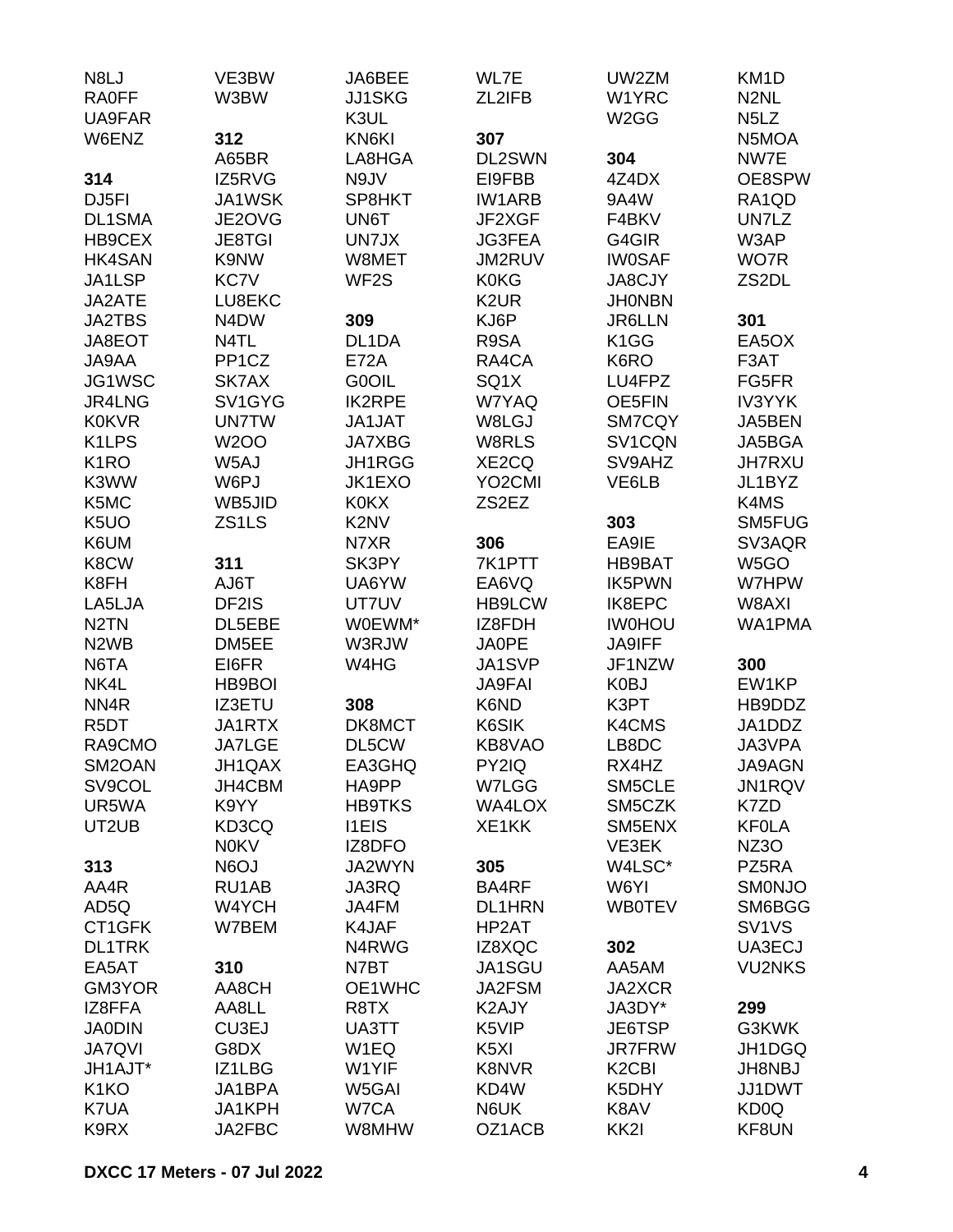| LZ2JE              | <b>HS1NGR</b>     | W8OP                           | NQ1K               | N <sub>5</sub> UL             | W <sub>2</sub> FV             |
|--------------------|-------------------|--------------------------------|--------------------|-------------------------------|-------------------------------|
| N <sub>2</sub> AJ  | <b>I4KDJ</b>      | WA4JQS                         | <b>PA7TWO</b>      | N7WO                          |                               |
| N4HID              | JR1MLU            |                                | RW7M               | OZ1LCG                        | 283                           |
| N6HC               | K <sub>1</sub> SM | 292                            | UR5EDX             | <b>UA0FO</b>                  | DK7YY                         |
| N7KA               | <b>PA0JSE</b>     | AA9A                           | W4REX              |                               | <b>JA0DWY</b>                 |
| PY2KP              | <b>SA0AQT</b>     | K <sub>2</sub> XF              | W8HC               | 286                           | JH1WJR                        |
| PY2VA              | W1VT              | KH <sub>2</sub> L              | WN6W               | 4Z1UF                         | K <sub>5</sub> P <sub>S</sub> |
| S57AT              | W5SL              | KR4F                           | XE <sub>2</sub> D  | CT1BWW                        | K8YSE                         |
| SP9JZU             | W7VY              | LA5YJ                          |                    | <b>DJ0UT</b>                  | W8IW                          |
| VE3CRG             |                   | LY1G                           | 289                | EI9JF                         | W8KEN                         |
| W4VIC              | 295               | N <sub>2</sub> K <sub>X</sub>  | 9M6YBG             | G3KMQ                         | W9HBH                         |
|                    | <b>DL7UPN</b>     | N4SC                           | G3WPH              | HB9DHG                        | WS9V                          |
| 298                | EA8RR             | N6HY                           | HB9JOE             | HK1MW                         |                               |
| AA8R               | JE1IBI            | N8SNM                          | <b>I5REA</b>       | JH1OBS                        | 282                           |
| AB5A               | JE2LPC            | ON4CAS                         | <b>IV3KFB</b>      | KA1ERL                        | AK5X                          |
| AF4HX              | JP1IOF            | OZ5NJ                          | <b>IW1QN</b>       | KJ6NZ                         | EU1KY                         |
| CT3HF              | K4JJW             | RU6L                           | IZ8VYU             | N9BX                          | <b>IK2PZC</b>                 |
| EC <sub>3</sub> A  | K7LJ              | VE6AX                          | K4FJ               | SM4AZQ                        | <b>JA3KNN</b>                 |
| JA2JRG             | K8UT              | W9PZT                          | K4PB               | W2NRA                         | JA8DNV                        |
| JF3PNQ             | <b>MM0EAX</b>     | WA3AFS                         | N <sub>5</sub> KM  | W6YOO                         | JE2DZC                        |
| JH1BAM             | NX0I              | WA3C                           | OM4EX              | WA1S                          | JK1GOK                        |
| JH7VHZ             | RQ3A              | WB8ZRL                         | RA5BM              | WA3GFM                        | K1ACL                         |
| K1ESE              | W <sub>1</sub> BR |                                | W9AJ               | YB1UUN                        | K6MKF                         |
| K3XA               |                   | 291                            | <b>WA0MHJ</b>      |                               | K8DV                          |
| <b>KF7PG</b>       | 294               | CU <sub>2</sub> D <sub>X</sub> | WA3F               | 285                           | K8YYY                         |
| N4QQ               | IZ5BAM            | <b>E72U</b>                    | WA5LFD             | CT1FUH                        | N <sub>1</sub> RK             |
| PA7RA              | JA2VHO            | EB3CW                          | WA6JA              | HL3GOB                        | N8SHZ                         |
| <b>W0GG</b>        | <b>JA4DHN</b>     | HB9BYQ                         |                    | JA1VSL                        | NV9L                          |
| W <sub>4</sub> OX  | JE2VLG            | <b>IK4AUY</b>                  | 288                | <b>JH3FUK</b>                 | W1MK                          |
| W7QDM              | JF2WGN            | JA3EOP                         | <b>HL4CJG</b>      | K <sub>2</sub> A <sub>Z</sub> | W3FI                          |
|                    | <b>JK1TCV</b>     | JA7BEW                         | <b>IK0XBX</b>      | K4WNW                         | W5VY                          |
| 297                | K3PU              | <b>JG8FWH</b>                  | JA6IVR             | K5CWR                         | W7MEM                         |
| EA3WD              | K9MK              | JH3GCN                         | K <sub>2</sub> KA  | <b>KA4RRU</b>                 | W8IQ                          |
| F5PBM              | K9YC              | K1USA                          | N <sub>2</sub> JJ  | N <sub>4</sub> GN             |                               |
|                    |                   | LA9FFA                         |                    |                               |                               |
| HB9IQB<br>IZ8GGF   | KQ3F<br>OE2GEN    | LB2TB                          | N4IG<br>N6RV       | NA9A<br>SM4CTI                | 281<br>DJ9RR                  |
|                    |                   | N <sub>2</sub> N <sub>S</sub>  |                    |                               |                               |
| JA5XAE             |                   |                                | NA5Q               | <b>WOKEU</b><br>W5DNT         | <b>DS1JFY</b>                 |
| JA8ZO              | 293               | N3RC                           | <b>NK0S</b>        |                               | F6DBX<br>HB9ZS                |
| K <sub>0</sub> GD  | DJ8NT             | OE3SGU                         | RD3AW<br>RK4FD     | W5JAY                         |                               |
| K <sub>1</sub> DT  | EA1KY             | SM3LGO                         |                    | W7YW                          | IV3GOW                        |
| K <sub>1</sub> ZN  | <b>I1FQH</b>      | SM5BMB                         | <b>VE7TK</b>       | W8UN                          | <b>K0BBC</b>                  |
| <b>KD0PO</b>       | JA6CBG            | W2GW                           | W7ZJ               | YB0COU                        | <b>K0TPP</b>                  |
| N8TR               | JO4CFV            | <b>W6NWS</b>                   | WB3LHD             |                               | K5MT                          |
| W1ZT               | <b>JR0EQQ</b>     | W8JRK                          |                    | 284                           | K8BN                          |
| W9MJ               | K <sub>1</sub> PL | WA2NPD                         | 287                | HL2WA                         | <b>PA0TCA</b>                 |
| <b>WB2GAI</b>      | K <sub>2</sub> FW |                                | EW1BA              | K4VIG                         | SM5FWW                        |
|                    | K6IPM             | 290                            | F <sub>1</sub> ICS | <b>KB1EFS</b>                 | W7IU                          |
| 296                | KE8UM             | EA8MT                          | <b>IK2DZN</b>      | KF2DT                         |                               |
| CU <sub>2</sub> AP | N <sub>5</sub> JB | JA1CZI                         | <b>JA0DET</b>      | OH <sub>5</sub> VT            | 280                           |
| DL6JZ              | W1KSZ             | JA1OVF                         | JA1FQI             | OZ7FOC                        | HL3DE                         |
| F5UJK              | W <sub>2ZI</sub>  | K2UFM                          | JA1VRU             | SV1ACK                        | IZ3ENH                        |
| G4RGK              | W5PF              | KG6I                           | <b>JF0JYR</b>      | VE1JBC                        | JA2NDQ                        |
| <b>HA7UW</b>       | W8BBQ             | N <sub>5</sub> ET              | KD6UO              | W1KDA                         | JF1IRW                        |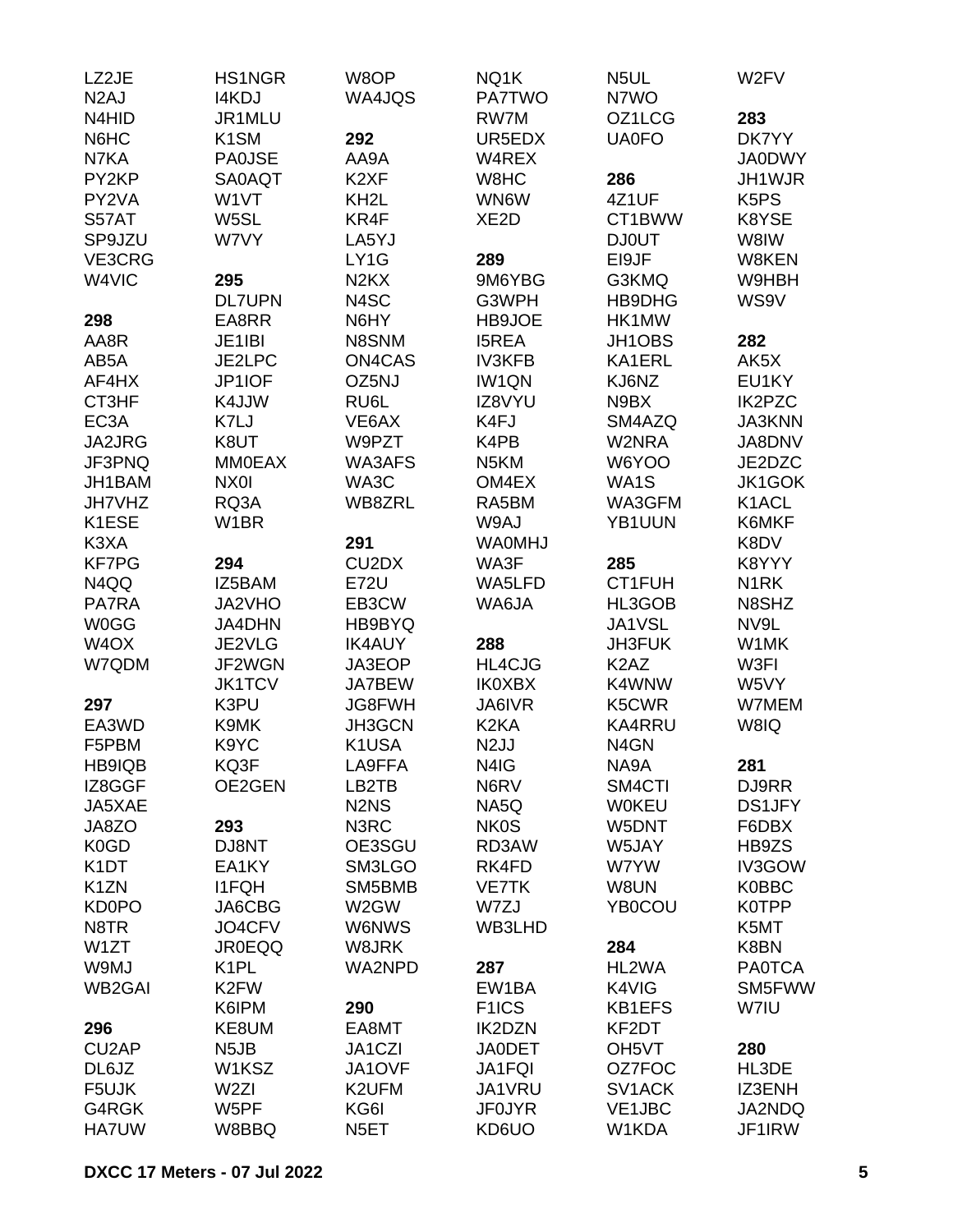| JR8AMF<br>K8ROX    | <b>IKOLNN</b><br>JA3WLN       | 273<br>4F2KWT     | JK1OPL<br>K1CBK   | JH1UBK<br><b>JH7NTW</b>       | XE <sub>1</sub> H |
|--------------------|-------------------------------|-------------------|-------------------|-------------------------------|-------------------|
| LB6KC              | <b>JH3KAI</b>                 | 9A1AD             | K1MAA*            | K4EU                          | 263               |
| N4UOZ              | JH8KFE                        | DJ3XG             | <b>KM7R</b>       | KA8SYV                        | AA4A              |
| NA5DX              | KC6X                          | <b>IK2RZP</b>     | KZ9DX             | <b>LA0FA</b>                  | AA6AA             |
| ND4V               | KM3J                          | JA1HOM            | <b>MOCSD</b>      | NU <sub>1</sub> B             | JA4ZA             |
| S55ZZ              | N4JT                          | K0QQ              | N4JQQ             | ON5UE                         | <b>JH0BQX</b>     |
| W <sub>2</sub> OIB | OZ0J                          | K4WES             | N7QT              | PY2MC                         | K <sub>1</sub> XV |
|                    | PY5IP                         | KI7AO             |                   | WA1YTW                        |                   |
| W5PJR              |                               |                   | SM7BHH            |                               | KR4W              |
| W <sub>5</sub> ZO  | VK3HJ                         | RT <sub>5</sub> A |                   |                               | KX2A              |
| W6RW               | W5QM                          | <b>WOKCJ</b>      | 269               | 266                           | LA3MHA            |
| WF4U               |                               | W6SL              | DL2RTL            | 9K2OD                         | N <sub>1</sub> SV |
| ZS4TX              | 276                           |                   | DS5ACV            | <b>AE0P</b>                   | UR3EO             |
| ZS6WB              | CT3MD                         | 272               | <b>JA0LXP</b>     | JA2QXP                        | W <sub>2</sub> YR |
|                    | <b>JA3ENN</b>                 | DL5XL             | K3VAT             | JH1VUO                        | W5THT             |
| 279                | JE2RDO                        | IK1MDF            | KI4DLS            | N6DX                          | W8UV              |
| 9A4T               | K9FZ*                         | IZ8IEV            | N4ENE             | <b>RU0SN</b>                  | W9YE              |
| CT1BOY             | KE3D                          | <b>JG0CQK</b>     | N <sub>4</sub> TJ | <b>VU2PTT</b>                 |                   |
| EA1KP              | N0AH                          | JI3CJP            | N6PEQ             | W4MAY                         | 262               |
| EA7SG              | W8QZA                         | KE1F              | NA4EA             | W5ZE                          | AI6Z              |
| G3UAS              |                               | KI1U              | NT <sub>5</sub> V | WB2NPY                        | HL3AMO            |
| JA1AYV             | 275                           | <b>MOTTB</b>      | OE2BZL            | WC4H                          | <b>IOJBL</b>      |
| JA1DM              | CT1DOF                        | N6IE              | <b>ON4ANN</b>     |                               | <b>IOMWI</b>      |
| JA7KE              | G3NKC                         | OH <sub>4UI</sub> | W <sub>2</sub> TB | 265                           | JA7ZP             |
| <b>JI1NJC</b>      | JA1XPQ                        | SM4OLL            | W3JX              | 4X1RU                         | <b>K5RKS</b>      |
| K1IED*             | JH4ALY                        | <b>WOHBH</b>      | XE1MEX            | DL2RUM                        | W5DAW             |
| K7XB               | <b>JK1BSM</b>                 | <b>WOLS</b>       |                   | EA8AXT                        | ZS6NJ             |
| KE5FXE             | LA9VFA                        | W5TFW             | 268               | JA1MZL                        |                   |
| N3RW               | N <sub>2</sub> RR             | W7AH              | CT1EAV            | JI1VVB                        | 261               |
| N7HN               | RN9N                          | W9IL              | F5LIW             | K <sub>1</sub> LT             | AJ8MH             |
| OZ1IKY             | VE3YV                         | WB7B              | G3SBP             | KE0A                          | JA8FFM            |
| RW4CY              | W5GZ                          | YB1AR             | HA5VZ             | KU4XO                         | K1FEV             |
| <b>SM7NDX</b>      | W7JY                          |                   | <b>IK0HFO</b>     | N <sub>2</sub> DPF            | K4QE              |
|                    | W9ZCL                         | 271               | <b>IWOHQE</b>     | N <sub>2</sub> N <sub>W</sub> | K4ST              |
| 278                |                               | <b>BA7IO</b>      | IZ5YHD            | N3VA                          | KR6C              |
| EI8IU              | 274                           | EC <sub>1</sub> A | <b>IZ7AUH</b>     | N8II                          | N7ELL             |
| <b>IV3TMM</b>      | A65CA                         | <b>IKOUTM</b>     | <b>JA2ITK</b>     | NX4TT                         | RA3QUA            |
| JA1BNW             | EA1RT                         | JM1VRW            | JL1MWI            | SP2BMX                        | RA4P              |
| JH1ACA             | <b>IT9CVO</b>                 | K <sub>1</sub> GE | JN1NOP            | VK3FM                         | VE3VHB            |
| K <sub>2</sub> AX  | <b>IV3VBM</b>                 | K3SEW             | K <sub>1</sub> NJ | W3SB                          | W7FP              |
| <b>K7BTW</b>       | JA5NPV                        | K8RRT             | K9FN              | WS5W                          | <b>W9OO</b>       |
| K7FEL              | <b>JH0NOS</b>                 | <b>KL7TS</b>      | K <sub>9</sub> OR |                               |                   |
| K7KB               | <b>JH0RVY</b>                 | N7MQ              | KF4NEF            | 264                           | 260               |
| KA7T               | K <sub>2</sub> BA             | RA3BL             | KS3F              | AA4FL                         | EW1P              |
| N <sub>1</sub> EN  | K5RT                          | W4KA              | KV1E              | G4XEE                         | JA1EMQ            |
| RM3DA              | K5VWW                         | WE2N              | N4XP              | JA2NNF                        | JJ1KZZ            |
| W2JLK              | KG9Z                          |                   | <b>US0YA</b>      | <b>JA9FPI</b>                 | JJ2VLY            |
| W8TN               | N8OC                          | 270               | W8WVM             | K1EFI                         | JR1WCT            |
|                    |                               | DF <sub>2GH</sub> |                   |                               | K5YU              |
| WB8K               | <b>WOFLS</b><br><b>WB0TVY</b> |                   | 267               | K4ZO                          | KD8RQE            |
| ZL4AS              | ZS <sub>1</sub> A             | EU1U              | AA9GR             | N6KZ                          |                   |
|                    |                               | <b>GOVXE</b>      |                   | VE7BV                         | KR8T              |
| 277                |                               | HL2KV             | AB <sub>5</sub> C | <b>WA0ROI</b>                 | N8NN              |
| EA1AF              |                               | JA7GZM            | JA8NFV            | WA4CEM                        | N9AW              |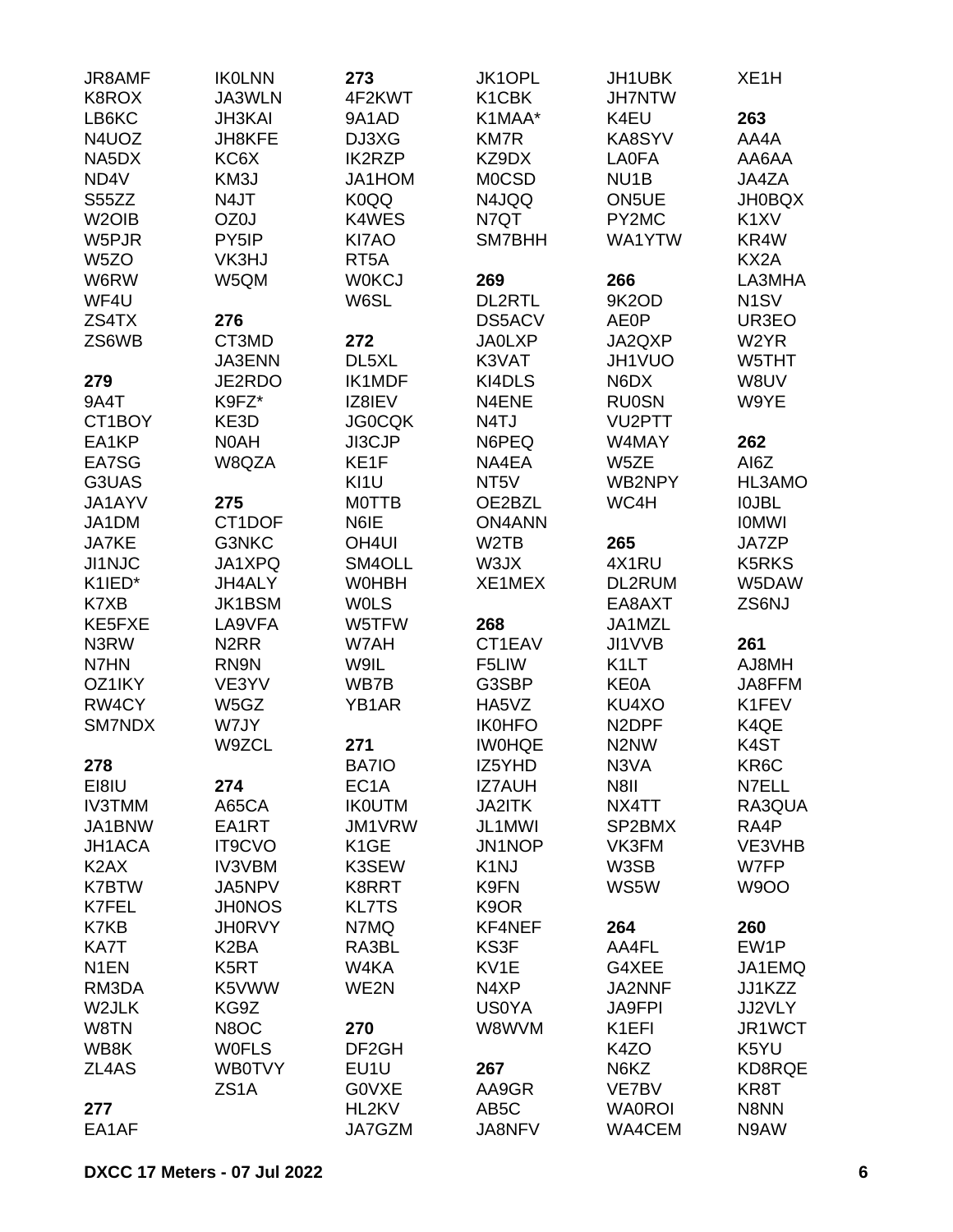| <b>SMOXBI</b>                 | S51NM         | K1JIU              | K7LAZ                         | N4NW              | KJ7M               |
|-------------------------------|---------------|--------------------|-------------------------------|-------------------|--------------------|
| W3BJ                          | SM5BNK        | KK4OK              | KQ4AV                         | N6BM              | N4QWZ              |
| W4SK                          | <b>VA7ZT</b>  | KW4V               | <b>KR0P</b>                   | N9AKR             | PY5CC              |
| WA6G                          | <b>WOTM</b>   | KX4TT              | N4TV                          | NC4RB             | VK <sub>2</sub> CA |
|                               | W3MR          | N <sub>1</sub> GC  | NY2NY                         | <b>SMODSF</b>     | W7CD               |
| 259                           | W5UHQ         | N <sub>2</sub> FF  | PY2DS                         | <b>WOTT</b>       | W8UQ               |
| AF <sub>2</sub> C             | W9FI          | N9AOL              | W1KMA                         | W1WC              | WA4MME             |
| EA5B                          | WB8B          | PY2FN              | W1SSN                         | WA5IPS            | WV6E               |
| F5JSD                         |               | SP6JIU             |                               | XE1RBV            |                    |
| G4XRV                         | 256           | SV <sub>1</sub> IW | 250                           |                   | 244                |
| <b>ISOAFM</b>                 | AA6RR         |                    | DJ9SO                         | 247               | 7M4AOE             |
| <b>JA3MHA</b>                 | AC6BW         | 253                | DL7JRD                        | <b>I8MTQ</b>      | AB4UF              |
| JA3QOS                        | AG3V          | AA7G               | JA6AVT                        | <b>IK2GAJ</b>     | CT3KN              |
|                               |               |                    |                               |                   |                    |
| JE3ENP                        | DS4AOW        | AF5CC              | K <sub>1</sub> J <sub>D</sub> | JF2VAX            | F5NBX              |
| <b>JK1AJX</b>                 | <b>GM0VRP</b> | DL2NOM             | K4KAY                         | JR1IZM            | JE1HRC             |
| K <sub>2</sub> AT             | <b>I5XFD</b>  | EA3CJ              | K6IPV                         | K <sub>2</sub> SN | K <sub>3</sub> OX  |
| K7UT                          | JA8RRF        | EA4DL              | KB1DMX                        | K4WFM             | K4YYL              |
| KY6R                          | JH8NQV        | K9ZM               | KC6JAM                        | KF6HI             | K5FXB              |
| <b>MOIKW</b>                  | JJ6DGP        | LA <sub>1</sub> CO | <b>NOABA</b>                  | KI4WCQ            | K <sub>5</sub> JZ  |
| NA9RB                         | K4CGY         | N <sub>1</sub> RR  | <b>NORN</b>                   | LA2XPA            | K8ZM               |
| W8MJ                          | K6ZZ          | V51B               | N <sub>1</sub> ZJ             | NE3F              | KE <sub>1</sub> B  |
| WS1L                          | K8NK          | W4GIW              | NA2M                          | UA9AEU            | N3ND               |
|                               | KK1W          | W4IS               | PA3BWD                        | VK4CAG            | <b>SMOMPV</b>      |
| 258                           | LA6UL         | W4KVS              | W2/CT1GIF                     | <b>WA5NFC</b>     | W9RXJ              |
| <b>JA9NLE</b>                 | N6PSE         | WA9GON             | W5VQ                          |                   | YO9FNP             |
| JI1CQA                        | N7TY          |                    | W6DPD                         | 246               |                    |
| K4JC                          | NA5C          | 252                | WN6K                          | BH4IGO            | 243                |
| K4MIJ                         | VR2XMT        | AG5W               |                               | CT1FCX            | EA7QW              |
| KA1DJ                         | W4RDX         | DJ3AS              | 249                           | <b>HB9CQK</b>     | JA1BWA             |
| KT <sub>2</sub> C             | WB2BIN        | EA1JO              | HB9IIO                        | <b>I8YAV</b>      | K6EID              |
| N3QE                          |               | EA2AAZ             | <b>IK0HBN</b>                 | JA1QIW            | K9GA               |
| N4HB                          | 255           | JR1FHP             | <b>IV3TDM</b>                 | K <sub>1</sub> UU | K9NR               |
| NA <sub>2</sub> P             | AB4SF         | <b>K0TT</b>        | IZ1JMN                        | K9SM              | K9TF               |
| NF <sub>1</sub> G             | <b>GU0SUP</b> | K <sub>5</sub> GH  | JE1PNX                        | KD1F              | SM4BZH             |
| NJ3K                          | HB9MFM        | K6XN               | JH1APK                        | KE4S              | UN7BY              |
| <b>SM7IUN</b>                 | IZ8MBW        | N <sub>1</sub> API | N <sub>4</sub> OA             | KM6HB             | W6RKC              |
| UN3GX                         | JF1RYU        | NU <sub>10</sub>   | <b>NIOC</b>                   | LA7GIA            |                    |
| W6SFK                         | K0OK          | RL3AA              | SP6EIY                        | OZ7DN             | 242                |
| WA5UA                         | K4MF          | VE3YF              | W2DXE                         | PA0ZH             | <b>IZONRG</b>      |
| WD8PKF                        | K5FNQ         | WB6BFG             | W2WG                          | <b>VU2CPL</b>     | JA1FJJ             |
|                               | K8EAB         |                    | W6DE                          | W7HUY             | JA1FVS             |
| 257                           | KI6CG         | 251                | W7IV                          | W7VAS             | JH1NYN             |
| <b>DS3HWS</b>                 | N6QI          | EI2GLB             | W8WEJ                         | W8HMK             | JR6GIM             |
| IZ4DPV                        | PB9FN         | F6ECI              | WA8MCD                        | <b>WA9PIE</b>     | N2SQW              |
| IZ8EKL                        |               | G3VPW              |                               |                   |                    |
|                               | PS8ACL        |                    | <b>YBONFL</b>                 |                   | N8BJQ              |
| JH2PWY                        | SV2AEL        | <b>HB9CRV</b>      |                               | 245               | N9UA               |
| JR1EFG                        | <b>UA30</b>   | IZ4DIW             | 248                           | 7L4VYK            | SM7CZL             |
| <b>JR3UIC</b>                 | W6GRV         | IZ5FSA             | IZ8FWN                        | DF7EE             | SP5ELW             |
| <b>K0KT</b>                   |               | JA1JYE             | <b>JA0KJE</b>                 | GW4TSG            | TF3DC              |
| K <sub>1</sub> RI             | 254           | JE2KSM             | <b>JA3NHL</b>                 | JA2ODB            |                    |
| K <sub>1</sub> R <sub>V</sub> | JF2OZH        | K1NTR              | <b>JN7DOS</b>                 | JH2AJY            | 241                |
| K <sub>1</sub> YR             | <b>JI6IHG</b> | <b>K3FRK</b>       | <b>K0THN</b>                  | <b>K9SUH</b>      | AD8P*              |
| N4LR                          | K0MN*         | K5DV               | K <sub>5</sub> RJ             | KF7F              | <b>JA6GIJ</b>      |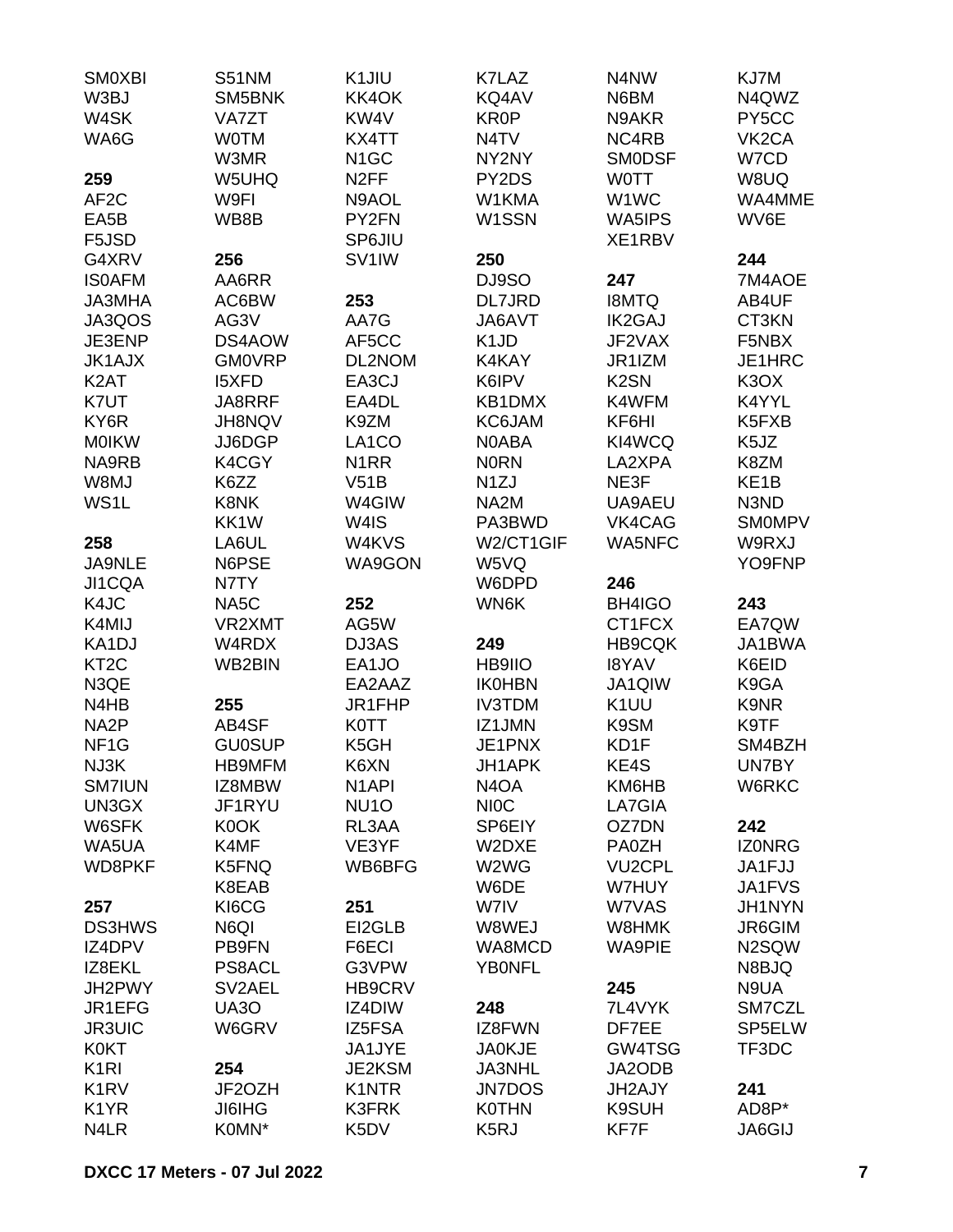| JH3FHQ                        | UR4IOR        | <b>IV3BSF</b>                 | OZ3SM                         | RD3BD                         | 224               |
|-------------------------------|---------------|-------------------------------|-------------------------------|-------------------------------|-------------------|
| KS4S                          | VK6LC         | JH4HMG                        | <b>VR2XLN</b>                 | W7VS                          | 6K5YIA            |
| N7DED                         | W3WST         | JK1UNZ                        | W2FKF                         | W8CZN                         | AE4CW             |
| UA6AUA                        | W7TUS         | JO1LVZ                        | W <sub>2XI</sub>              | WA5KBH                        | AG7N              |
| W6BK                          | YL2KF         | <b>K0CF</b>                   |                               |                               | DG5LAC            |
| WK4Y*                         |               | K5FZ                          | 230                           | 227                           | JA3BXF            |
| WY6N                          | 237           | N4XYZ                         | <b>AA0MZ</b>                  | EA7DUD                        | JA6GPR            |
|                               | DK6OR         | N9ISN                         | CT3DL                         | HA5PT                         | JH1ERJ            |
| 240                           | DL8SDC        | TA1CM                         | CU3BL                         | <b>IK2RGT</b>                 | JH1IED            |
| <b>DL6UNF</b>                 | JA9APM        | <b>WA1ZIC</b>                 | DL4NBE                        | JA1ITJ                        | LA6OP             |
| HB9DOT                        | ND4X          |                               | F1RAF                         | JR7MAZ                        | N1WON             |
| HL2CFY                        | PY2RO         | 233                           | G4ZOY                         | <b>K0SD</b>                   | PE <sub>1</sub> L |
| JA1XRA                        | PY2WC         | HB9ESS                        | IW3GJF                        | K3PP                          | R4FAN             |
| <b>JA8UIV</b>                 | RD9M          | HI3T                          | JI8PDC                        | K4SX                          | VA2IG             |
| <b>JH0OXS</b>                 | RT0F          | JH2BNL                        | K <sub>2</sub> RU             | K6BV                          | VK3BDX            |
| JH1OGT                        | W4HZ          | K3VAR                         | K4JWA                         | KK2M                          | W9GXR             |
| K8JE                          |               | K4KAL                         | KB5HC                         | OM8FR                         |                   |
| K8ZT                          | 236           | K6QU                          | KB5UNX                        | SM5AOG                        | 223               |
| K9ALP                         | EA5AR         | KI5BLU                        | KK9T                          | SP3F                          | AD4AA             |
| K9ARZ                         | <b>IK0AGU</b> | LA2GH                         | N <sub>1</sub> KC             | W <sub>2</sub> OR             | HB9AAA            |
| N <sub>1</sub> M <sub>D</sub> | <b>JA7QQQ</b> | N6ZN                          | N6NU                          | WB3BFC                        | K9SG              |
| N3KV                          | <b>JA8XQI</b> | SM2EJE                        | SP5LKJ                        | ZS <sub>1</sub> J             | N6VS              |
| N4IQ                          | JF1LMB        | <b>WOMU</b>                   | W1NA                          |                               | N7ZA              |
| N8WD                          | K4JKB         | <b>W0SR</b>                   |                               | 226                           | <b>W0ZS</b>       |
| <b>ON4ATW</b>                 | KP3AH         | W4AG                          | 229                           | AA3LX                         |                   |
| W3ABT                         | N6MB          | W4DAO                         | AA4AK                         | DL9GTB                        | W5KK              |
|                               |               |                               |                               |                               | W9MAK             |
| WA3I                          | W5FPT         | W6HDG                         | JA1BON                        | EA4DEI                        | WB8CQV            |
| YV <sub>5LI</sub>             | WA4BIM        | W7NN                          | JA3EY                         | EA5DFV                        |                   |
|                               | WA8A          | W8LMG                         | <b>JA3UNA</b>                 | EI9FVB                        | 222               |
| 239                           | WB3JFS        |                               | K4AR                          | JA4VLK                        | AB4GE             |
| IZ1JLG                        |               | 232                           | K5ZQ                          | K2HAT                         | HB9BNQ            |
| <b>JA9NFO</b>                 | 235           | CU3AN                         | K8SIA                         | KK4OW                         | K5HK              |
| JG1SWM                        | EA1WH         | EA7AN                         | KZ1W                          | LB5WB                         | K6KZM             |
| JT1BV                         | EA6ET         | JA8BOV                        | OE3KLU                        | N7NG                          | KF4VTT            |
| K4VNY                         | HB9DVZ        | <b>JJ1TKN</b>                 | <b>S54A</b>                   | NW4M                          | KG4JSZ            |
| NW6S                          | HL5BMX        | K7LV                          | W1JGS                         | W6AEA                         | SQ7FPH            |
| W4DEE                         | JA1IAZ        | K9UQN                         | W8FN                          | W6WA                          | V51YJ             |
| W4UCK                         | K9GWH         | N <sub>2</sub> G <sub>Z</sub> | <b>WB2KSK</b>                 | XE <sub>1</sub> J             | W <sub>4</sub> SO |
|                               | KE9S          | N7BD                          | XE <sub>2</sub> X             |                               | W4UEF             |
| 238                           | N6WT          | N8GP                          |                               | 225                           | W8BLA             |
| DS5DNO                        | VK2HV         | N9KW                          | 228                           | 7K1CPT                        | YB3MM             |
| EI6IZ                         | W4DC          | OZ4VW                         | BV1EK                         | G8AJM                         |                   |
| IZ0GYP                        | W8RV          | SP3IBS                        | EA5RD                         | <b>IK0CHU</b>                 | 221               |
| <b>JA0AXV</b>                 | <b>YB0MWM</b> | W6HYI                         | HL4XM                         | K <sub>1</sub> B <sub>Z</sub> | G4VMX             |
| <b>JA0EVI</b>                 |               | W7IAN*                        | JA1MOD                        | K6JAT*                        | <b>IK3SWB</b>     |
| JA3LDH                        | 234           | W9QO                          | JA6OXT                        | K6UNE                         | KA1J              |
| <b>JA7FVA</b>                 | 4X6ZK         |                               | JG1OGM                        | K8AO                          | LA <sub>2LI</sub> |
| JH4ADK                        | AD6ZJ         | 231                           | K7AWB                         | NE6I                          | <b>MU0FAL</b>     |
| KE4UW                         | AL7R          | DH <sub>2</sub> PC            | <b>KD0AA</b>                  | <b>OH6NIO</b>                 | N <sub>1</sub> IA |
| KW4CQ                         | CT1ELF        | EA2J                          | <b>KF0RQ</b>                  | RA0BA                         | N6RK              |
| N <sub>1</sub> JP             | <b>I5FLN</b>  | <b>GMOVIT</b>                 | N <sub>3</sub> K <sub>S</sub> | <b>VE1DUN</b>                 | NI5F              |
| N3KN                          | <b>I8LWL</b>  | KE5TD                         | N3ME*                         | W4DTA                         | UR5FEO            |
| <b>SP7ICE</b>                 | <b>IK8VRH</b> | KN7D                          | N8WRL                         | WK8A                          | W1AW              |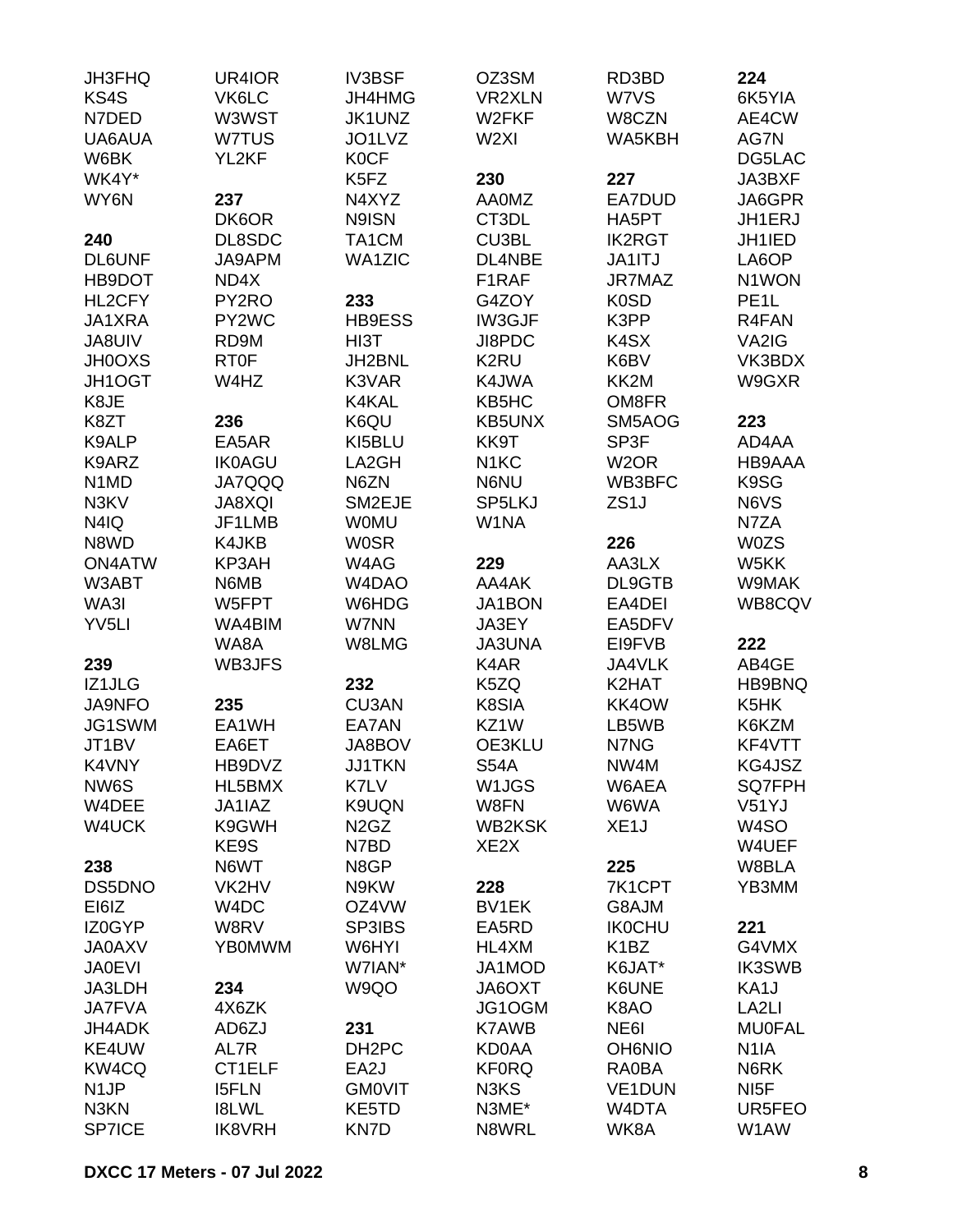| W6DCK<br>YO3JF      | W8SAX<br>WA3GNW               | <b>KG4CUY</b><br>OH <sub>1JP</sub> | SM5CBM<br>W4PGC    | SM7GIB<br>W3HER          | 205<br>HB9CXZ     |
|---------------------|-------------------------------|------------------------------------|--------------------|--------------------------|-------------------|
|                     |                               | PY2GG                              | <b>WBOULX</b>      | W4PG                     | <b>IZ0BVU</b>     |
| 220                 | 217                           | SV8DOU                             | ZL <sub>2</sub> AO | WB6AXD                   | JE4CIL            |
| AC4VM               | EU1M                          | <b>WORX</b>                        |                    | WG0G                     | <b>JG1LRE</b>     |
| F6FYD               | G7SSE                         | W5WI                               | 211                |                          | <b>JR3TOE</b>     |
| K <sub>2</sub> EK   | IT9YOZ                        |                                    | <b>HL3ERJ</b>      | 208                      | K <sub>1</sub> ZE |
| K2XB*               | JA1GVT                        | 214                                | JA1UOA             | CT2GZE                   | K3SF              |
| K8QKY               | JA1TD                         | AA4NC                              | K2PF*              | DL4DW                    | K5UZ              |
| K9OW                | JA4HAW                        | DL1SVA                             | KM <sub>1</sub> C  | JJ1KXB                   | KJ4UZU            |
| N <sub>2</sub> RJ   | JM1ESG                        | DM2RM                              | KV4T               | JR3QHQ                   | KK9H              |
| W4UFO               | <b>JP7FSO</b>                 | <b>DS5TOS</b>                      | N <sub>1</sub> BY  | <b>K0KP</b>              | KO8SCA            |
| W5ZG                | K <sub>0</sub> C <sub>S</sub> | EC1AIJ                             | PT7DX              | <b>KB2FCV</b>            | N5WA              |
| WA3FRP              | K <sub>1</sub> DJ             | <b>IK0XIH</b>                      | UT7KF              | KE5BR                    | N8NA              |
|                     | K3NF                          | JF1MTV                             | W1EBM              | KK5OQ                    | NA2AA             |
| 219                 | K6MM                          | <b>JH5HDA</b>                      | WA1NXC             | N7WS                     | R <sub>0</sub> QA |
| DK3BK               | LA5SJA                        | JL1GYZ                             |                    | NA4MM                    | S53MJ             |
| HA5CW               | N <sub>5</sub> PA             | <b>KOMFI</b>                       | 210                | PY3VB                    | W9ROG             |
| <b>I7LGM</b>        |                               |                                    | CT3CD              | SM5ELV                   | <b>WA0SXV</b>     |
|                     | NU <sub>4</sub>               | K4KEW                              |                    |                          |                   |
| <b>IU0HDC</b>       | OE3HWC                        | <b>NOODK</b>                       | <b>CU3EQ</b>       | W5RDW                    | WA4NUF            |
| JA2OLJ              | W0AIH*                        | N <sub>4</sub> FN                  | DJ7JC              | YB2DX                    | WD5BJT            |
| JA4CZM              | W8FIB                         | NX <sub>2</sub> X                  | HB9DQV             | YO3AIS                   |                   |
| <b>JH7BKN</b>       | W9JJB                         | VK3TC                              | <b>IV3AVQ</b>      |                          | 204               |
| K3WWT               | WB0O                          | W4OWY                              | <b>JA2KSP</b>      | 207                      | <b>DH0GSU</b>     |
| K7HC                |                               |                                    | JE1PHH             | <b>IV3FFI</b>            | <b>IK3GBG</b>     |
| <b>K7LAY</b>        | 216                           | 213                                | K <sub>2</sub> SD  | JK1EBA                   | IZ5MOQ            |
| <b>KK7YC</b>        | AB6CF                         | EA5RU                              | K8ZZU              | K1ROA                    | <b>JA7HRM</b>     |
| KU4BP               | AJ4A                          | JH1DGJ                             | KB4MRX             | K5LY                     | JH1RVQ            |
| N <sub>0</sub> JR   | DK4TP                         | <b>K0BRO</b>                       | <b>KB9DAK</b>      | K7LY                     | <b>K0PC</b>       |
| ND7K                | DK5RL                         | K8MRT                              | KP3V*              | K7VC                     | K4BBH             |
| NN4X                | IW5AB                         | <b>KD4SN</b>                       | SV1FKZ             | KE6V                     | K5TA              |
| SP <sub>5E</sub> S  | JH1FVE                        | N4DWK                              | <b>W0QQ</b>        | N6PM                     | K8SMC*            |
| SP <sub>6</sub> A   | <b>JM1JIV</b>                 | N <sub>5</sub> BO                  | W8GNM              | N7GCO                    | KS4YT             |
| UX5UO               | K1KA                          | N6MXU                              | W9NIO*<br>WA4QMQ   | N9SF                     | KY <sub>5I</sub>  |
| <b>WOFG</b>         | K4YJ                          | NS3L                               |                    | VR2XYL                   | LA9VBA            |
| W4PNY               | KR2Q                          | SK0QO                              | WQ1H               | W7PAQ                    | N6EM<br>RX3BP     |
| W5GA                | N3XM<br>N6VNI                 | SP7CVW                             | WQ5R               | W8MIL                    |                   |
| W6AER<br>W6TK       | NF4A                          | W1ZK<br>W4GP                       | WW2DX              | W9GG                     | SP7QHR<br>UN7BK   |
| W7HR                |                               |                                    |                    |                          | W5FL              |
|                     | TG9NX<br>W1FA                 | W6SHY<br>W6WF                      | 209<br>BX5AA       | 206<br>AH <sub>0</sub> U | W5SUM             |
| 218                 | W3NS                          | <b>WB4DNL</b>                      | DL5KUA             | DK3QM                    | WA2VQV            |
| G1VDP               | W4CCS                         |                                    | G4AYU              | IZ4AIB                   | XE <sub>1</sub> R |
| JH1FNU              | WB2ZAB                        | 212                                | <b>IZ0BTV</b>      | JA4HXF                   |                   |
| K4WZ                | WV2I                          | <b>HB0WR</b>                       | <b>JH6WMJ</b>      | JA9RT                    | 203               |
| K6EME               |                               | <b>HB9CQL</b>                      | K <sub>5</sub> CR  | <b>JG3KLF</b>            | 7K3QPL            |
| <b>K6LRN</b>        | 215                           | <b>IK8GJR</b>                      | KN4JX              | JH2AMN                   | BA4TB             |
| K <sub>9</sub> OT   | AC9EM                         | <b>K0EOO</b>                       | KQ4EE              | <b>JH7IQQ</b>            | EI2JD             |
|                     |                               |                                    |                    |                          |                   |
| KG6D                | EA1DLU                        | K <sub>3</sub> SX                  | N <sub>5</sub> ZC  | K5ALQ                    | FG4NO             |
| N4TOL               | <b>IOOSI</b>                  | K <sub>4</sub> OY                  | NG7M               | KN7K                     | HB9RYZ            |
| VA2LC               | I2YPY                         | KW9U                               | OE1ALW             | N4AA*                    | IZ2EWR            |
| VU <sub>2</sub> CDP | K5CD                          | LX1CW                              | <b>SM0BYD</b>      | RN3CT                    | <b>JG3RWX</b>     |
| W5WP                | K5QX                          | <b>S50B</b>                        | <b>SMONUE</b>      | W7QC                     | JH8LEY            |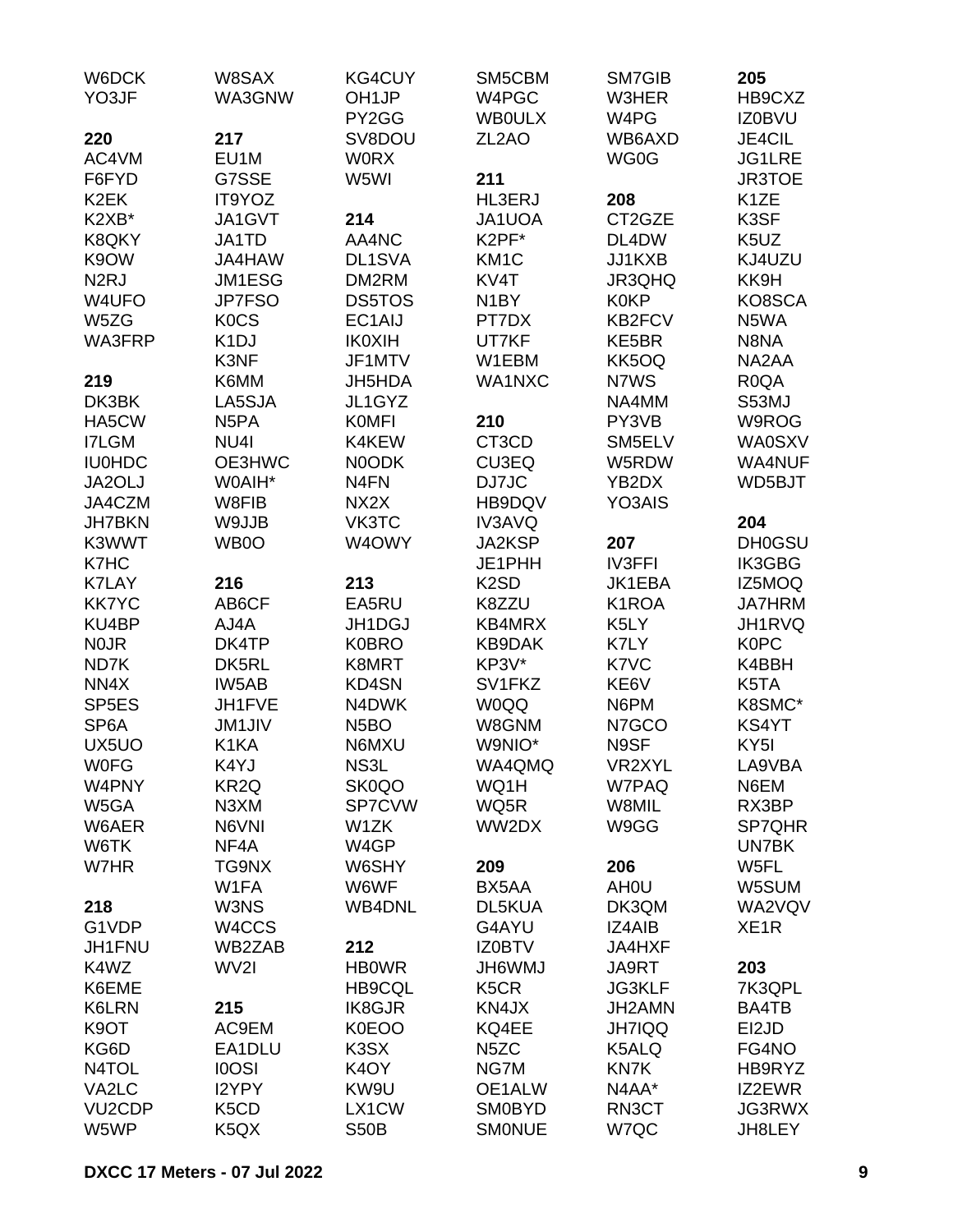| JJ1BMB<br>K8SL                | G3WW<br>JH9AUB      | <b>WOIKD</b><br><b>WOJMP</b> | KQ5M<br>KU1T      | YL2TW             | SV <sub>2</sub> CLJ<br>VK5GR |
|-------------------------------|---------------------|------------------------------|-------------------|-------------------|------------------------------|
| KA9OKH                        | JR1JGA              | W4LIA                        | <b>SMOEUI</b>     | 191               |                              |
| ON5GQ                         | K3SUI               | W4NBS                        | UA4PK             | 4X6UU             | 188                          |
| W4GE                          | K9JU                | WB2HJV                       | W1ITU             | EA5GXI            | <b>AD0TR</b>                 |
| W4UDH                         | ON4LG               | <b>WB4SON</b>                | W <sub>1</sub> OK | JA1PBV            | BG8PA                        |
|                               |                     |                              |                   |                   |                              |
| W7SX                          | OZ9XU               | WS4H                         | W3MRL             | JA6CMQ            | G3XLF                        |
| W8LIG                         | UA9MC               | ZL2LW                        | W7QHE             | <b>JH1AWJ</b>     | IZ1JLN                       |
| W9HZ                          | UN9L                |                              | WA9MAG            | JJ2WOC            | JA4FKO                       |
| <b>WA0RVK</b>                 | VE6PL               | 196                          |                   | <b>JL3DGI</b>     | JA5XPD                       |
| WA3WZR                        | <b>WOJM</b>         | AL7TC                        | 193               | KD <sub>2</sub> T | JA6JYM                       |
| WA4DOU                        | W8LR                | EA1AZ                        | 4X6KJ             | <b>KJ7NO</b>      | JI1MNT                       |
| WB4CW                         | ZS6C*               | HA5BSW                       | AF6PK             | NU4B              | <b>JK1WSH</b>                |
|                               |                     | K8CQ*                        | EI6AL             | UA9AGX            | JR1CAD                       |
| 202                           | 199                 | KP4DKE                       | G6NHU             | VU3WEW            | <b>KK4CLY</b>                |
| CX <sub>2</sub> CC            | DL2JIM              | KR4BD                        | <b>HB9EFK</b>     | <b>WA1EHK</b>     | LZ1XL                        |
| DL5MHQ                        | EA3EQT              | N6PAT                        | JA1VRY            | ZS6UT             | N6XT                         |
| E21EIC                        | <b>IW9DNI</b>       | NE <sub>5</sub> S            | JF6XQJ            |                   | PY4AZ                        |
| EA5KA                         | JA3AVO              | OE1HHB                       | JH1IZR            | 190               | RA9SC                        |
| G4FKA                         | JJ1BDX              | <b>OH7TV</b>                 | K4KGG             | DL2RD             | W <sub>2</sub> CDO           |
| <b>JA0CIU</b>                 | K <sub>1</sub> CA   | SV8RX                        | K6DLB             | HL4CBX            | W5RF                         |
| <b>KF7NN</b>                  | K1TKL               | TF3Y                         | LZ2XF             | JA3FHL            | W9CSX                        |
| N <sub>1</sub> NU             | K3GGN               | VE3SKX                       | <b>NOTR</b>       | JH1AQN            |                              |
| N9LJX                         | K5DCW               | VK3KE                        | N <sub>5</sub> TF | KN4FO             | 187                          |
| OH <sub>2</sub> IS            | <b>KB0EL</b>        | W1CDC                        | <b>N6JOJ</b>      | NJ6K              | CT1HHP                       |
| SP3EPG                        | LZ2ZG               | W4DSM                        | N8VV              | OE1JIS            | EA3HDZ                       |
| UN3G                          | N4ZY*               | WB5STU                       | R3IS              | RL3BZ             | <b>IK1IYU</b>                |
| W <sub>1</sub> AO             | N9LEO               |                              | <b>WODD</b>       | W3BNN             | K8ARY                        |
|                               | ON6KE               | 195                          | W1LY              | W6OUL             | KB3IFH                       |
| W1MJB                         |                     | 9H1EJ                        |                   |                   | KK8MM                        |
| WB3D                          | W4DVG               |                              | W4HY              | WE <sub>1</sub> P |                              |
| WW8W                          | W5SV                | AC5AA                        | WA9JWL            | WY1G              | KM8AM                        |
|                               | W7LEA               | DL6DCD                       | <b>WB7QXU</b>     | WZ4RC             | KT8D                         |
| 201                           | WB9IWN              | HL2EIZ                       | WQ6Q              | ZL3PAH            | N0YO                         |
| <b>CU3HN</b>                  |                     | JA3BKP                       | XE1MW             |                   | OZ1HPS                       |
| DL4FAP                        | 198                 | <b>JG6MQI</b>                |                   | 189               | SP6AXW                       |
| E20YLM                        | DM3CW               | KA5VFU                       | 192               | 9H1AE             | VU2LBW                       |
| <b>E77S</b>                   | HB9AGO              | <b>NOAMI</b>                 | 4X4MF             | AA7XT             | W <sub>4</sub> AO            |
| JA3EEM                        | <b>I8HAK</b>        | NA <sub>5</sub> Z            | 7M4CLF            | AI9U              | W7IMU                        |
| <b>JQ1YIW</b>                 | <b>IK1UGX</b>       | SM2DMU                       | AA4U              | HL4CCM            | <b>WA8RCK</b>                |
| <b>K0GW</b>                   | LA8ZAA              | <b>VE3TKI</b>                | HK6K              | <b>IK8UHA</b>     |                              |
| K6CF                          | OH <sub>3</sub> OJ  | W4RQ                         | JA8EIA            | JA4GXS            | 186                          |
| K7CU                          | UT7EC               | W5QP*                        | <b>UQUBHL</b>     | JI1WLL            | A61BK                        |
| KD4POJ                        | W <sub>2</sub> CG   | WB5NHL                       | <b>JI1CYX</b>     | <b>JL6USD</b>     | <b>DL6NW</b>                 |
| KI7M                          |                     | WB9PNU                       | LA7QI             | JR4CZM            | EW4C                         |
| LA5LT                         | 197                 | WK9U                         | N4MI              | K6UXO             | F4FLF                        |
| N8IL                          | <b>IZ0FUW</b>       | YO3DDZ                       | N7RD              | K9TRV             | JA2MNB                       |
| SM5CAK                        | JA1PVX              |                              | PT7CB             | KA1API            | JA3MIO                       |
| W <sub>2</sub> W <sub>C</sub> | K6GFJ               | 194                          | RX9JX             | <b>KB6CIO</b>     | <b>JH7WQX</b>                |
| WD8KND                        | NH6T/W4             | <b>IOLYO</b>                 | SM6CLU            | KE4FW             | JP1GVC                       |
|                               | ON6YH               | JH1SOD                       | UA1OM             | NA <sub>2</sub> R | K <sub>2</sub> DF            |
| 200                           | SM3PHM              | JO3WHB                       | W2NY              | NA <sub>2U</sub>  | K2RNY                        |
| DF3EC                         | SV <sub>1</sub> IZY | K7QBO                        | W7IUO             | NZ <sub>50</sub>  | K <sub>2</sub> TV            |
| F6HLC                         | VA3NXM              | KK4CB                        | XE1FAS            | R9MJ              | K9RT                         |
|                               |                     |                              |                   |                   |                              |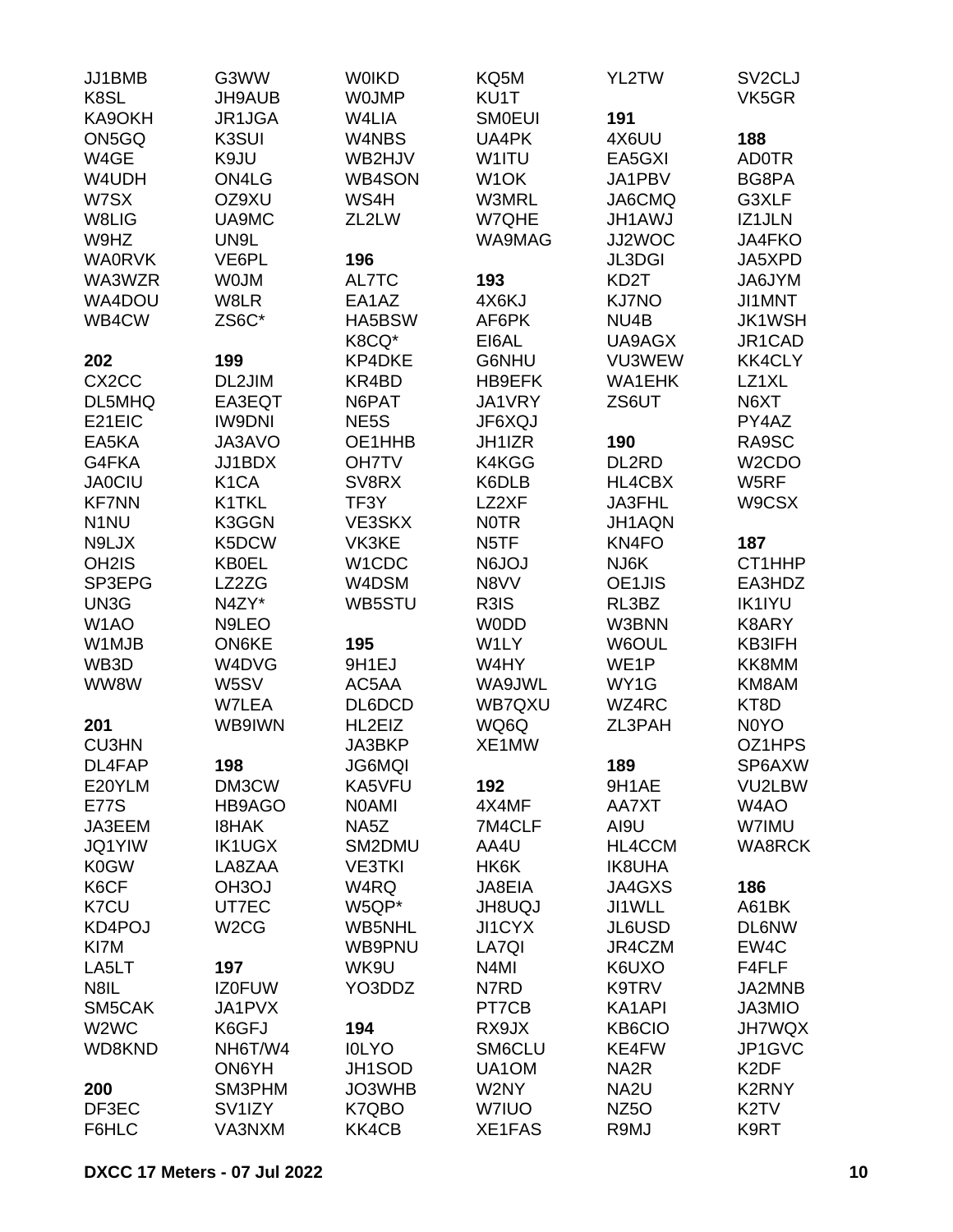| <b>KS0M</b>                   | ZS6IR              | K3PIN               | K6IRA              | N3AIU             | EW4A               |
|-------------------------------|--------------------|---------------------|--------------------|-------------------|--------------------|
| LB7ZG                         |                    | K4HQK               | K8WHA              | VE6TL             | <b>GOUII</b>       |
| N <sub>2</sub> ZL             | 183                | KO6KD               | KE3X               | W4GV              | JM1JZN             |
| OZ6TL                         | AC4BT              | LA2IR               | KV4AA              | W6FL              | W3ML               |
| W1XV                          | DK3FB              | LU8ADX              | N7NW               | WA4TMJ            | W4MOT              |
| W4HOG                         | <b>IZ7GIT</b>      | <b>NOVVV</b>        | NA5S               | WA4USA            | W6DR               |
| W5TUF                         | JF3VEC             | N6DHZ               | NX8Y               | WC <sub>2</sub> C | WA5PFJ             |
| W6HB                          | <b>JN1NBU</b>      | <b>NEOU</b>         | VE <sub>1</sub> OP | WV4TN             | WA9DU              |
| W7WZ                          | K3VPZ              | NV <sub>4</sub> A   | WB2KSP             |                   | WV8DX              |
| WB2WPM                        | K4QD               | SM5CSS              | <b>WB4GLI</b>      | 175               | XE2YWH             |
| WR7Q                          | KJ4R               | TF3JB               | WB4YDL             | 9K2BM             | YB4IR              |
|                               | N4XMX              | VA3HP               | WP4CQ              | AA3AZ             |                    |
| 185                           | N6KK               | VR2MY               | YO3IPR             | AA3TH             | 172                |
| AA5N                          | N9XX               | <b>VU2IBI</b>       |                    | CT7ANG            | CT1AUO             |
| AK5Q                          | NI7F               | XE2MX               | 177                | DK2GP             | DL4ZAB             |
| JA2BUR                        | NO <sub>9</sub> E  |                     | DJ9KV              | EI8GS             | E29TGW             |
| JA4SSM                        | UA9FFV             | 180                 | DL1SWN             | F4DSE             | EA1P               |
| JR1VAY                        | W1ASB              | A65BD               | EA2AA              | G3CWW             | IZ8GCP             |
| K <sub>1VI</sub>              | W1DXH              | EI1DG               | G4AFJ              | HP3TA             | JA6ENL             |
| K2RET                         | W4NE               | F5AQB               | HZ1GW              | JA8ANQ            | JM3GXU             |
| K3FM                          | <b>WA0WWW</b>      | K5EWJ               | <b>IK4TVP</b>      | <b>JM1GHT</b>     | JP1LRT             |
| <b>K7LFY</b>                  | WA2USA             | K8MVZ               | IZ8DEO             | K0YL              | <b>JR0GXA</b>      |
| KC9G                          | <b>WC0W</b>        | N1BCL*              | JA4DNC             | K4HEB             | <b>JS6TWW</b>      |
| N2MEE                         | WF1H               | SV <sub>1</sub> BYI | <b>K0ABC</b>       | KA6BIM            | K4EZY              |
| N4QM                          |                    | W <sub>2</sub> KA   |                    |                   | K9AAA              |
|                               | XE1HG              |                     | K4DET              | KC5LK             |                    |
| N <sub>5</sub> Q <sub>S</sub> |                    | W9GM                | K <sub>4</sub> OP  | KI4TZ             | <b>NOCKC</b>       |
| <b>W0ANZ</b>                  | 182                | <b>WD4OIN</b>       | <b>K8ROK</b>       | OV <sub>5</sub> O | PY2ADR             |
| W4MA                          | AB9KZ              |                     | <b>KB7QFE</b>      | W1DYJ             | RA5C               |
| W8JA                          | AC4TO              | 179                 | KD8MQY             | W5JMW             | WA4VJK             |
| WA6EZV                        | G4VWI              | A71AM               | KF9AF              |                   | WA5CMI*            |
| WC3W                          | HI8RD              | AD5WB               | N4MIK              | 174               | WE4S               |
| WV4V                          | <b>I1YDT</b>       | G4YCS               | NA9Q               | DL5MM             | WO <sub>5</sub> I  |
| YB2TX                         | JH6RTO             | IK5BSC              | W3KB               | DS5QLJ            | WX2U               |
|                               | JI1UHZ             | JF2AIJ              | W4UAT              | <b>IK8IPL</b>     |                    |
| 184                           | <b>K0VM</b>        | JJ1OKK              | W4UT               | <b>JA0BES</b>     | 171                |
| AA4OC                         | KO4PY              | KR <sub>0</sub> O   |                    | K2YSY             | CU <sub>2</sub> CE |
| EA2AFV                        | N <sub>3</sub> AO  | NA6MG               | 176                | K3HW              | EI7GY              |
| FG8OJ                         | W6GJB              | NS4F                | 5T5PA              | KM4A              | <b>GW0ANA</b>      |
| JF1KIG                        | W6IS               | UA4SKW              | AJ8B               | NA1DX             | <b>K0MD</b>        |
| <b>JH0AWC</b>                 | WB8RFB             | W1MR                | <b>E74A</b>        | OM2AGN            | K9HQM              |
| K4JLD                         | ZS1EL              | W1PY                | EA1AHA             | VE1VOX            | LU2JCW             |
| KB2XJ                         |                    | W8MSP               | F4GVO              | W5VU              | N7VPN              |
| <b>KB9AIT</b>                 | 181                | WN7J                | <b>HL1VAU</b>      | W6SIY             | W4CMM              |
| KI7HO                         | DF <sub>1</sub> IR |                     | <b>IT9ABN</b>      | WB7BBQ            | YO2DFA             |
| <b>KL7TC</b>                  | DF2WF              | 178                 | <b>JA0JPD</b>      | WM4AA             |                    |
| KP4DS                         | DL2AMD             | AD6DK               | JJ1QUV             | <b>YB0EIN</b>     | 170                |
| KP4N                          | DL7BO              | DF8FT               | <b>JR6GHN</b>      | YO4AUL            | DK3HV              |
| KZ2R                          | GM1BSG             | DS2BGV              | K <sub>1</sub> FE  | ZL3TE             | DK3UA              |
| <b>MU0GSY</b>                 | JA0GZZ             | F4CPF               | K <sub>2</sub> WJ  |                   | EI4HH              |
| N4BAF                         | JA1PUK             | JF1KML              | K3GT               | 173               | G3LAS*             |
| N <sub>5</sub> H <sub>C</sub> | <b>JK7LXU</b>      | JH3FCF              | KA4H               | 9A1R              | <b>HB9FBG</b>      |
| <b>WOQC</b>                   | JL3RNZ             | JH3GFA              | KE1VT              | AA9RR             | HL4GAV             |
| W6KK                          | K2MK               | K <sub>2</sub> JK   | KW4J               | DL7AA             | <b>JA0GCI</b>      |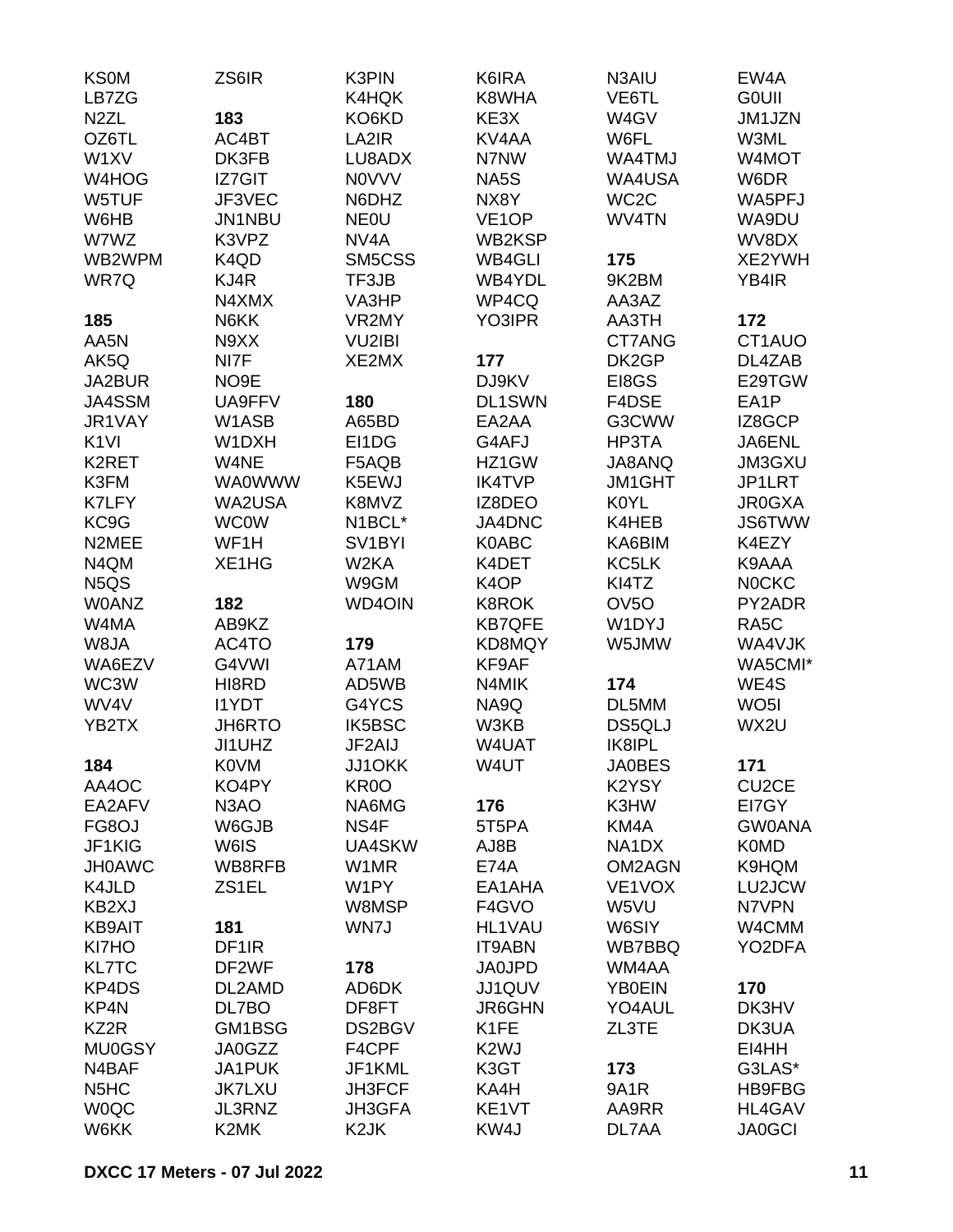| <b>JR0AMD</b>      | <b>JA9IWR</b>      | <b>UA0FDX</b>                 | K0BX*                         | TF <sub>5</sub> B | EA5LV                         |
|--------------------|--------------------|-------------------------------|-------------------------------|-------------------|-------------------------------|
| JR6GV              | JK1VXE             | VA3EJN                        | K2TER                         | VK6OZ             | EA8TZ                         |
| KC9K               | K7YZO              | W3JXP                         | K3WJV                         | WA3UTC            | <b>IK6BMU</b>                 |
| KJ6Y               | KE8G               | W4WN                          | K4GN                          | WB2RAJ            | <b>JH0AKV</b>                 |
| N <sub>2</sub> YBB | KM <sub>2</sub> E  | W7KKC                         | <b>KB8NTY</b>                 | YO6HSU            | JH2WDT                        |
| ND9G               | KR4U               | XE1EE                         | KF8PD                         |                   | <b>JR0QFA</b>                 |
| ON5EQ              | N3YZ               | ZL3RJ                         | KS4WA                         | 160               | JR1QLM                        |
| PY2FZ              | NX <sub>1</sub> P  |                               | LA8PDA                        | AF3X              | K4MV                          |
| R3BB               | ON6AA              | 165                           | LB2TG                         | AG6HE             | K6VVK                         |
| TA <sub>1</sub> L  | SM5AFU             | <b>IN3FCK</b>                 | NW6V                          | EA6AZ             | K8YAH*                        |
| XE <sub>2</sub> B  | VK7ZE              | JA1OVD                        | NY4G                          | JA1EYN            | <b>K9MMS</b>                  |
| YB0DJ              | W1HEO              | <b>JA4CSJ</b>                 | RA3SD                         | JE2SOY            | <b>KJ7TEA</b>                 |
|                    |                    |                               |                               |                   |                               |
| ZP6CW              | W <sub>1</sub> OP  | K2MHE                         | RW6MBC                        | <b>JH0IEW</b>     | N4MEC                         |
| ZS5LEE             | W8TM               | K6BR                          | <b>W0OGH</b>                  | K3MI*             | NI4Y                          |
|                    | W9KVR              | KF4IFF                        | W6DOE                         | K7FL              | NT <sub>50</sub>              |
| 169                | WE2K               | KK4XL                         | W7APM                         | K8RCT             | <b>VU3NXI</b>                 |
| 7J1ADJ             | XE <sub>1ILI</sub> | N4HN                          | <b>WA7BNG</b>                 | K9YZ              | W6PG                          |
| AJ4IM              |                    | N <sub>4</sub> PYI            |                               | KC2STA            | W8BI                          |
| <b>DS4NPL</b>      | 167                | NN <sub>3</sub> V             | 162                           | N4HL              | WX2CX                         |
| G8APB              | AD <sub>3</sub> C  | VA3IC                         | AA6XV                         | N7PIB             | ZS <sub>1</sub> C             |
| HK1X               | EA7LS              | <b>VU2ABS</b>                 | AB4FH                         | TG9AJR            |                               |
| HL2ZN              | F6KOP              | W1MO                          | AC <sub>9</sub> O             | <b>VE3TMG</b>     | 157                           |
| <b>IW0BYL</b>      | JA1ASO             | W1RG                          | EA4EJP                        | W1ZS              | AA4DD                         |
| <b>JA0AVS</b>      | JF1WLK             | W4ARK                         | EI4CF                         | W4ASE             | DJ4JZ                         |
| <b>JE7KCI</b>      | JM1LPN             | W6BBS                         | JA1ERB                        | W9UM              | EI4BZ                         |
| JF3KOA             | <b>KB9LIE</b>      | W9WO                          | JF2SKV                        | WC4V              | F5GSJ                         |
| JR2PAU             | KC5RR              | WD8LTM                        | JM1SZY                        | WM9Q              | <b>JA7FAS</b>                 |
| K3EA               | SM1NJC             | WW3A                          | K <sub>2</sub> GLS            | WW8RT             | JH1ORA                        |
| KC4AA              | UR9IDX             | YB1TJ                         | KA3GWD                        | YO6HOY            | JH4GNE                        |
| <b>KM4NS</b>       | W4PGM              |                               | <b>KLOS</b>                   | ZS6RJ             | JL3OUW                        |
| LB5GI              | W5RYA              | 164                           | LA <sub>1</sub> J             |                   | K <sub>0</sub> Q <sub>B</sub> |
| NI8Z               | W6ZPL              | <b>DD0VU</b>                  | N3TR                          | 159               | K1LTJ                         |
| SM7DXQ             | <b>WA5POK</b>      | DL5ZB                         | N8NB                          | DL8OH             | K9IA                          |
| SV1HEP             | WR2G               | G3VQO                         | OT <sub>1</sub> A             | F1BFD             | <b>KB5CSQ</b>                 |
| VA3UU              |                    | G4SGX                         | OZ6EI                         | <b>IU0ICA</b>     | KD <sub>5</sub> R             |
| <b>VE3FRR</b>      | 166                | <b>I8NLC</b>                  | PF1MO                         | IZ7QSS            | KG6WIK                        |
| VK2AAH             | 7Z1HL              | <b>IW7DVM</b>                 | SM2YIP                        | JF7RJM            | KM4LS                         |
|                    |                    |                               |                               |                   |                               |
| W3DIY              | AA4LR              | <b>JA2CKK</b>                 | W7TG                          | KM8V<br>KX6C      | LA8WG                         |
| W3WH               | DD9WG              | JE1VTZ                        | W7YED                         |                   | N2XQM                         |
| W5WLA              | EA4UV              | <b>JF7NNI</b>                 | YV4DYJ                        | KZ5DX             | N7TM                          |
| W7BJN              | EI7JZ              | K <sub>2</sub> D <sub>C</sub> |                               | N <sub>1</sub> QY | VE3VHH                        |
| WC4B               | JA3WMS             | KA5IAU                        | 161                           | N4UW              | WB1ASL                        |
| WY4I               | <b>JI3BFC</b>      | KW4MM                         | G0BBB                         | NP3CW             | WI7P                          |
|                    | JN1RFY             | NC6K                          | IC8XIL                        | SP5APW            | YB9AY                         |
| 168                | K <sub>2FJ</sub>   | PY2FUL                        | IZ2CSX                        | <b>UA0SC</b>      | ZS4JAN                        |
| AC9S               | K <sub>2</sub> OP  | VU2AE                         | <b>JA2HOL</b>                 | VK5CE             |                               |
| AI4QQ              | K3CWF              | W4GHW                         | JE7OEC                        | W3ICM             | 156                           |
| DK3TL              | K3WC               | WB8EKG                        | JR3ADB                        | W8PAT             | 4F3BZ                         |
| DS4DBF             | K6EGF              |                               | K3LA                          | W9BS              | EA3HPX                        |
| EA5HM              | KC2SST             | 163                           | K <sub>5</sub> V <sub>R</sub> |                   | F8DZY                         |
| F5EOT              | KE4BKL             | HC <sub>1</sub> BI            | KE9UA                         | 158               | FM <sub>5FJ</sub>             |
| <b>IV3KCB</b>      | N4KM               | JH3EQP                        | KU <sub>2</sub> A             | AA8KY             | G3PSM                         |
| IZ5BYJ             | SV2ESW             | JT1CO                         | OE3JAG                        | AK1P              | JA1GLE                        |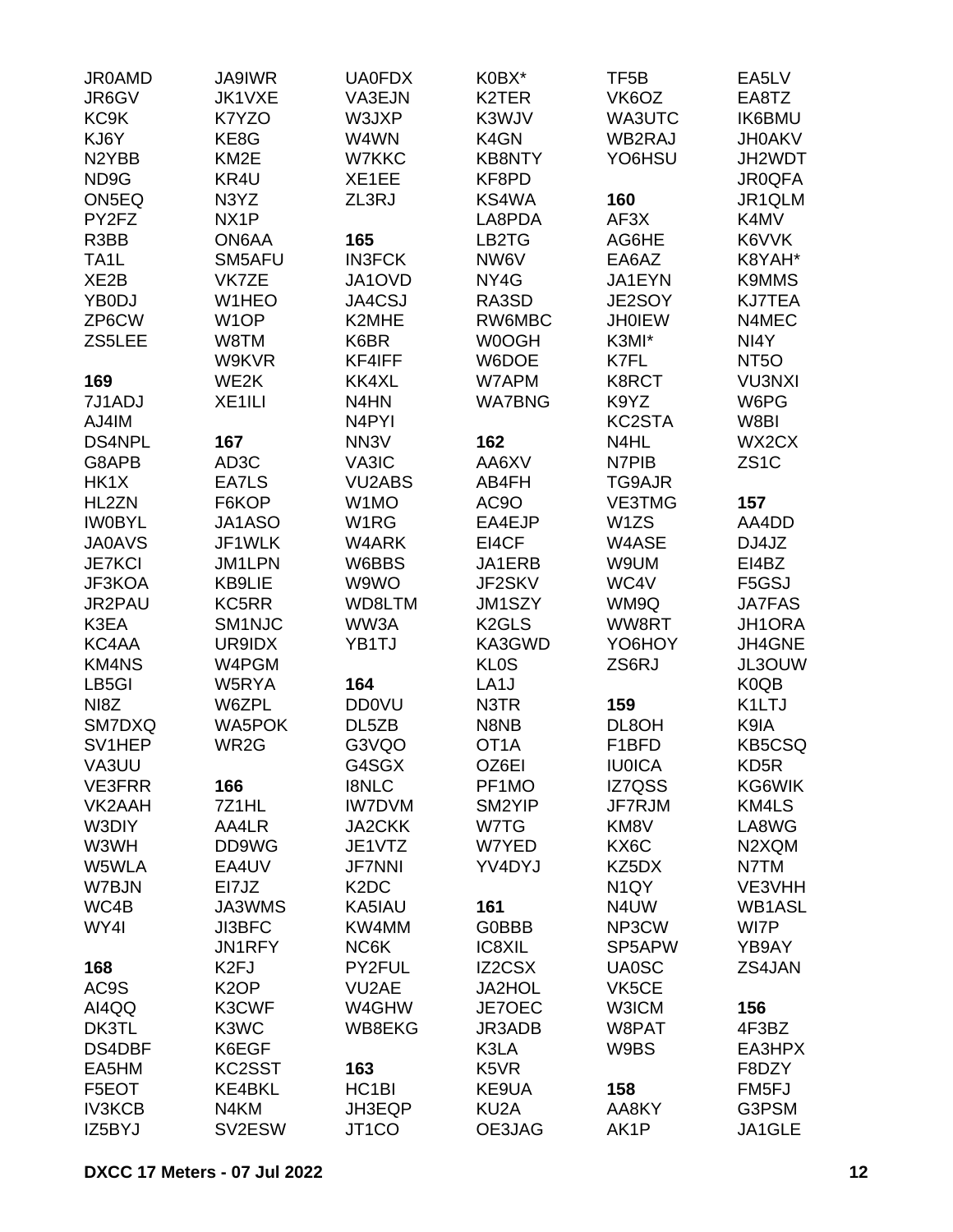| JA3AOP                          | <b>KK7BR</b>                    | W <sub>5</sub> IP  | N <sub>2</sub> ZA | AE4VJ             | W7GTF             |
|---------------------------------|---------------------------------|--------------------|-------------------|-------------------|-------------------|
| <b>JE3FOR</b>                   | <b>MOHIH</b>                    |                    | ON4EB             | AE5LK             | WB5KSD            |
| JF3AHI                          | N7JB                            | 151                | PY2RN             | AI2S              | ZS <sub>2</sub> Y |
| JH1RFM                          | NF7D                            | <b>AB0RX</b>       | TF2LL             | EI3IO             |                   |
| <b>KB4KBS</b>                   | PP <sub>2FN</sub>               | AB5YI              | W5DXQ             | EI5GM             | 143               |
| KW1DX                           | UW7UA                           | G4ZWY              | W5WS              | G4EHT             | AK1N              |
| N <sub>4</sub> UP               | W4GH                            | JA3PRM             | W6JZ              | <b>IW2FLB</b>     | DJ5DT             |
| ON6ZV                           | W6RFF                           | JA7JM              | W9SE              | JR4LZX            | EA3NG             |
| <b>WOPE</b>                     |                                 | K0GEO              | ZS2I              | <b>K0ASA</b>      | <b>ER0FEO</b>     |
| W1GY                            | 153                             | K1GND              | ZS6HON            | <b>K0LU</b>       | HB9HBZ            |
| W4JDS                           | AA9WO                           | K5KG               |                   | K <sub>1</sub> EO | JA1CPU            |
| WY2U                            | CU <sub>2</sub> AF              | K8EB               | 148               | <b>NOSTL</b>      | JE4WOK            |
|                                 | HB9BMY                          | KX <sub>2</sub> B  | 7N2JZT            | <b>NOTK</b>       | <b>JJ1IRS</b>     |
| 155                             | <b>IKOWRB</b>                   | N6MM               | AD6KQ             | N4DJT             | <b>K0FD</b>       |
| 3A2MW                           | K <sub>1</sub> XE               | OZ9U               | AD9DX             | W4BH              | <b>KOJJR</b>      |
| AD7L                            | K4NKT                           | RV4LC              | AE4AN             | W4EJG             | K6LPO             |
| DL6ZBN                          | K9JDP                           | <b>W4TUN</b>       | AG5CN             | W7FI              | K9EXY             |
| EI3HA                           | KF3N                            |                    | AK6I              | WA5YNB            | KZ1X              |
| EI9HX                           | KK9M                            | 150                | DL9SAD            |                   | LA7EIA            |
| G4DDL                           | <b>KN7Y</b>                     | JA1CPN             | JE3PCP            | 145               | N9RE              |
| JA8WGX                          | NY7T                            | JR4VEV             | KC2RDW            | EA1MV             |                   |
|                                 |                                 |                    |                   |                   | <b>OH1TSM</b>     |
| JH8UGL                          | RA3CO                           | <b>JS6SCC</b>      | NN <sub>5</sub> E | <b>IZ0COI</b>     | OK2FB             |
| <b>K0LB</b>                     | SP1NEN                          | K4TR               | PY2OP             | IZ2MHT            | WA2MUA            |
| K3DQB                           | TF3VS                           | K6OJ               | <b>SMOXG</b>      | JA2FRC            | WT <sub>2</sub> P |
| K3KY                            | VE7YY                           | K8LBT              | SM3DXC            | JE7BUH            |                   |
| K7PO                            | W <sub>2</sub> PP               | K9QA               | TF4M              | JQ1PCX            | 142               |
| KB8DID                          | W3KHZ                           | KE4KMG             | UA6XT             | K5SES             | AG5Z              |
| KD <sub>2</sub> GC              | W4GHD                           | <b>NOIW</b>        | <b>W0ZX</b>       | K8MN              | <b>DS5BRE</b>     |
| KD3HN                           | WB5ZAM                          | NR <sub>2</sub> D  | WA8LRW            | KB1AWM            | <b>EI2II</b>      |
| N4LV                            | WX0Z                            | OH3PYY             | WW5L              | <b>KB4CRT</b>     | G3VXJ             |
| N9BVA                           |                                 | R <sub>2</sub> ARR |                   | <b>MOPCB</b>      | HS1JZT            |
| PY8WW                           | 152                             | SM7WVZ             | 147               | <b>MOVCB</b>      | JE2VYM            |
| VU2SWS                          | AA5TL                           | TA <sub>1</sub> CQ | E73D              | NA8W              | <b>JJ0LZQ</b>     |
| W6DRB                           | <b>AC0B</b>                     | W8QXR              | HB9GWJ            | NM <sub>1</sub> G | K3JM              |
| W9EBO                           | AC4FZ                           | WM5H               | <b>JAOLFV</b>     | W3DQS             | K6VWE             |
| WA8Y                            | AC8TO                           |                    | JA1RRA            | W4DN              | K9AAN             |
| <b>WB0N</b>                     | AG1A                            | 149                | JA5CDL            |                   | K9QJ              |
| WB3AVD                          | CE3FZ                           | A92IO              | K4GO              | 144               | KB <sub>2</sub> S |
| WB4KTF                          | DS5JMG                          | AA4MM              | K4HYJ             | CT7ABD            | KF2OG             |
| YB2TJV                          | IZ5GST                          | AC4XO              | K9WMS             | DJ6OZ             | KG8CW             |
|                                 | K5EWS                           | <b>DD0VE</b>       | KC1OPD            | <b>GM7NZI</b>     | KM4CQG            |
| 154                             | K6RI                            | <b>DJ0AH</b>       | KH6XT             | JE4RAL            | N3DV              |
| AA5B                            | K9UWY                           | DS4DRE             | KI4NSP            | K1XGM             | NE <sub>5</sub> C |
| <b>DS5WQT</b>                   | KD <sub>2</sub> OV              | EA5XV              | LU2AH             | K4IE              | PY2BT             |
| DU1KT                           | KD9ZR                           | HB9ECS             | N7NF              | K9BQL             | W3MF              |
| F5VML                           | <b>KK0DX</b>                    | J68HZ              | NC <sub>1</sub> M | KE3ZT             | W5AP              |
| <b>G0FWX</b>                    | ND3L                            | <b>JA2ACI</b>      | VE3YXO            | KM4HQE            | W7LEB             |
| HK3PJ                           | OH3TY                           | JA2CPD             | W4TNH             | N9QQK             | WB6FWS            |
| <b>JA0ED</b>                    | PV8ABC                          | JP1EWY             | W5PD              | NN6K              | YB2TS             |
| JO4JDU                          | RC3FL                           | K4RM               |                   | RC <sub>2</sub> A |                   |
| <b>K0NV</b>                     | SV <sub>1</sub> XV              | <b>KA7CVJ</b>      | 146               | SV3EXP            | 141               |
| K <sub>2</sub> C <sub>D</sub> J | SV <sub>2</sub> D <sub>SJ</sub> | KC4DM              | 7J1ABD            | TZ4AM             | <b>ACODQ</b>      |
| K8CR                            | TA1PB                           | KH6M               | AA8SW             | W4KCM             | DK8IZ             |
|                                 |                                 |                    |                   |                   |                   |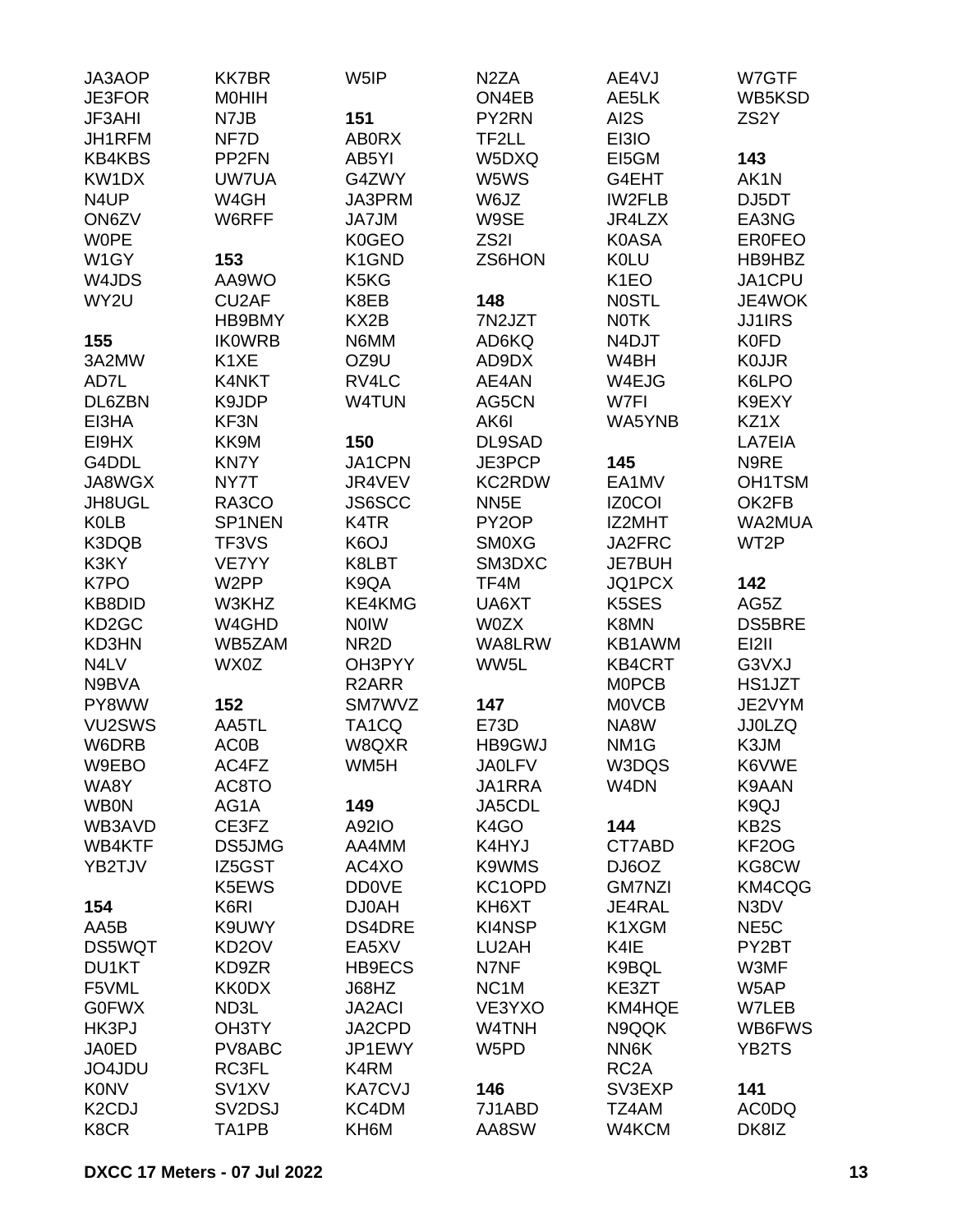| EA5PS              | AE5B               | WX2K              | OH <sub>2</sub> LHE | HC1E               | 131                |
|--------------------|--------------------|-------------------|---------------------|--------------------|--------------------|
| HB9VAB             | AI1W               |                   | PA <sub>5</sub> X   | JE2EBT             | AE1T               |
| I0BJV              | AK4AO              | 137               | <b>RN0C</b>         | K7CMZ              | EI5KO              |
| <b>IK2BBU</b>      | DK4MX              | AB2E              | VE7VZ               | KA4LBD             | G5CL               |
| <b>IU8IYE</b>      | IK6CGO             | AC8L              | VK <sub>2</sub> GR  | KA9JCP             | JA3KWZ             |
| <b>JA7JAA</b>      | <b>JA0NPQ</b>      | DL9KSM            | VR <sub>2</sub> CH  | LA9JKA             | JH3PRR             |
| JH1FRW             | JH2NWP             | HB9DPO            | W <sub>2</sub> RQ   | N <sub>1</sub> HO  | JR1EYB             |
| N <sub>5</sub> TU  | K0GK               | <b>HB9HIT</b>     | W2WGK               | N3OUC              | K3RWN              |
| N7MB               | K <sub>4N</sub>    | K0AIZ             | W6OZI               | N4VN               | N3PS               |
| N8AGU              | K4RDU              | <b>KOUBR</b>      | WJ1B                | N6GY               | N4WOT              |
| N8NH               | K8RMC              | K3GW              | WM4W                | N7KDT              | VE2WY              |
| N9DR               | <b>KB2TGU</b>      | K4RG              |                     | N7WI               | W <sub>2</sub> UB  |
| N9IXD              | KC1ERO             | K9BO              | 135                 | N8LCU              | W3IZ               |
| NZ <sub>0</sub> O  | N <sub>1</sub> BZ  | K9JIG             | <b>E70T</b>         | NC7B               | W4AEJ              |
| OE6CLD             | N2ADE*             | KC5LT             | EI9CN               | OE9DGV             | W9CTJ              |
| PP7LL              | N8YQX              | KC8IVC            | <b>GOMMI</b>        | SM6WET             | WF5E               |
| RM6LW              | NH <sub>6</sub> L  | <b>KC9WPS</b>     | HC1HC               | SV7CUD             |                    |
| VU2NXM             | NK7I               | KN9N              | <b>ISOEBO</b>       | <b>UA0ABB</b>      | 130                |
| W3ENM              | NV4B               | LA4JGA            | JR1KBJ              | VE3XK              | <b>AA0BH</b>       |
| <b>W3HKK</b>       | NY9H               | N <sub>1</sub> UZ | <b>K0COM</b>        | <b>VE7NY</b>       | AA4UC              |
| W3NRJ              | OZ9GA              | NB <sub>2</sub> P | <b>K0HD</b>         | W1IZL              | DJ3EJ              |
| W5HNK              | PY3SB              | NU1T              | KS4Q                | W6QO               | IZ2GNQ             |
| W7PC               | SP5AMN             | PA9JO             | LZ2HM               | WV0Q               | JA1SZN             |
| W9FML              | <b>VU2MSA</b>      | RM4C              | MM1PTT              | YB2BNN             | JE2UFF             |
| <b>WW0E</b>        | W9RB               | SV3GLL            | N4BRF               |                    | JE4FNC             |
| YO9GJY             | WD4IXD             | <b>WOXE</b>       | N4PAJ               | 132                | JH1OVY             |
|                    | WN1M               | W1GXH             | NN8L                | AC5Q               | K0SQ               |
| 140                |                    | W3RMS             | W <sub>2</sub> GHD  | CU7AJ              | K4NNQ              |
| AA9AA              | 138                | WB5TOI            | W5YKU               | HC1HN              | K9JE*              |
| AB7RW              | C31MF              | XE1YD             |                     | IK5BOH/2           | KE4YOG             |
| <b>G0HSA</b>       | EI5GSB             | ZR6GR             | 134                 | <b>JH0HVJ</b>      | KI3O               |
| HB9BEM             | F8EZE              |                   | EA4S                | JR3VMJ             | KX7L               |
| JK1OTP             | <b>JA1JYS</b>      | 136               | HB9DVO              | JR6LDE             | N <sub>2</sub> FY  |
| <b>K0IO</b>        | JA2LMY             | 4O3A              | HB9EBM              | K4AU               | N4UFP              |
| K6ZP               | JE6UWU             | <b>AA7UN</b>      | <b>IV3XWD</b>       | K4WJ               | NA7RH              |
| K8JRK              | K <sub>2</sub> KIB | <b>AE0MO</b>      | IZ1UKG              | K <sub>5</sub> PC  | PY2YW              |
| N4KEB              | K2RKJ              | AG4TO             | IZ8LMA              | KB3KJ              | VE2YG              |
| N7FF               | K3NQ               | AK9L              | K <sub>2</sub> HT   | KF2ZQ              | <b>VE7ON</b>       |
| NA9L               | K3WGR              | HL2DBP            | K <sub>2</sub> ZD   | KF <sub>6</sub> A  | VK4CC              |
| <b>NSOW</b>        | K5MMH              | HL4RBR            | K4GM                | LZ1XZ              | VR <sub>2</sub> CO |
| NZ9Z               | K6TAR              | IK2GOQ            | KA9TOX              | <b>MORTP</b>       | W <sub>2</sub> PD  |
| SA3CAT             | KF <sub>2</sub> G  | <b>IT9JPS</b>     | LZ1MDU              | N4GOA              | W <sub>4</sub> OV  |
| VR <sub>2</sub> CC | KM <sub>5VI</sub>  | <b>IZORPS</b>     | N <sub>5</sub> TW   | N9JR               | W5SG               |
| <b>WOMF</b>        | N <sub>1</sub> FOJ | JA1IAW            | NK <sub>5</sub> Z   | NJ4V               |                    |
| WB8BZK             | N <sub>1</sub> ZZ  | JA6FEG            | PY5VC               | TA <sub>1</sub> AL | 129                |
| WB9TFH             | NE <sub>1</sub> RD | <b>JK1JAS</b>     | UT9LC               | TF8GX              | G4FTC              |
| WU4B               | NT9F               | K6GCN             | W0QD                | VE7SZ              | HB9AZO             |
| WY0V               | SP3TLJ             | KC8YDS            | W9GFB               | W6VFA              | IS0/YO3RA          |
|                    | SV3KH              | LX2SM             | WA5NOM              | YB0AZ              | <b>IZ7QFN</b>      |
| 139                | VE3BHZ             | N3HYB             |                     | YB1RUS             | <b>JHOLME</b>      |
| <b>7Z1CQ</b>       | VU2DED             | N6DVR             | 133                 | YB1TQL             | JJ1CWC             |
| AA4FU              | WA6URY             | N8TEM             | G8BCG               |                    | <b>JL3SIK</b>      |
| AB <sub>1</sub> J  | WO6T               | NK7Z              | HB9MXY              |                    | JM3XZC             |
|                    |                    |                   |                     |                    |                    |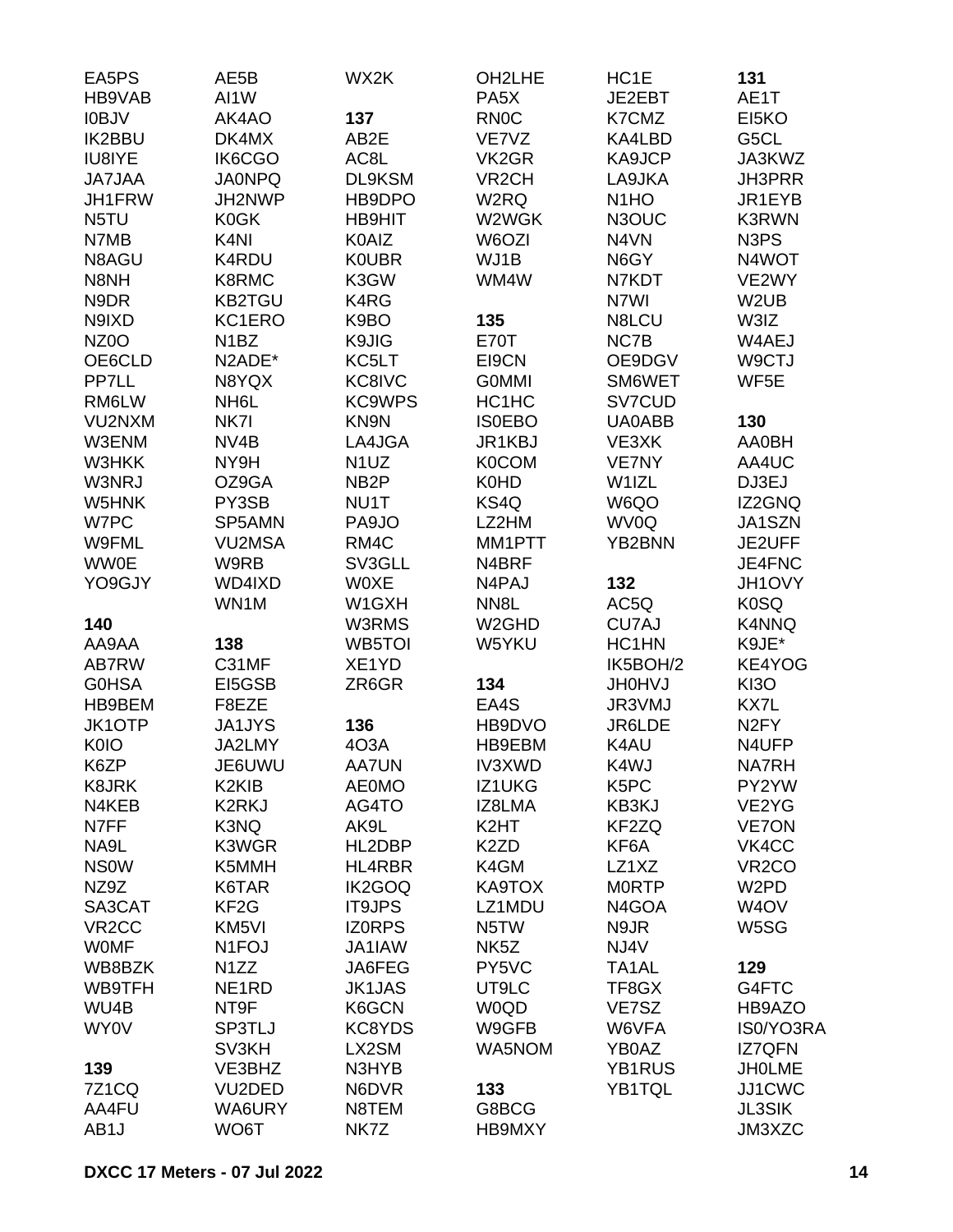| JR1FCS                        | EI4GJB        | KP4ED                          | JA1PRV             | NC8I               | KJ2U                    |
|-------------------------------|---------------|--------------------------------|--------------------|--------------------|-------------------------|
| K3IRV                         | F8DHE         | KW7XX                          | JE6RIJ             | VK2DAG             | KR9A                    |
| K5LLA                         | <b>I1FBJ</b>  | LA5HPA                         | <b>K3RRR</b>       | VR2VGM             | N7TW                    |
| K6JJ                          | <b>IW1PUR</b> | LU9DO                          | KB7V               | VU2XE              | NA1RL                   |
| <b>K7ORK</b>                  | JA1PHE        | N0AZZ                          | KH <sub>6</sub> P  | W1LE               | OD5YA                   |
| KG2V                          | <b>JA7MWC</b> | N5XUS                          | KJ4YLO             | W5JE               | OM <sub>6</sub> CI      |
| N8KUS                         | <b>K0FF</b>   | VK3NX                          | KK4ODQ             | W8TE               | PG0S                    |
| NE5W                          | K3DFL         | <b>W0GWK</b>                   | M1EMC              | WW1WW              | W2KNG                   |
| NF4L                          | K4SAW         | <b>WOIEA</b>                   | N4LSJ              | ZS2ACP             | W3ATV                   |
| NJ7G                          | K5NV          | <b>WOTLX</b>                   | N <sub>5</sub> CR  |                    | W5BK                    |
| RA9SAS                        | K7LOL         | W3LWH                          | PP5VA              | 120                | WA2ALY                  |
| UA4HAD                        | K7LVJ         | W9FF                           | W <sub>2</sub> OIL | AA2T               | YB9WZJ                  |
| VA3AYA                        | K7VL          | W9PDS                          | W6NT               | AA4QE              |                         |
|                               | KF8N*         |                                |                    |                    |                         |
| VE3EDY                        |               | <b>WA0WOF</b>                  |                    | AB1NS              | 118                     |
| VU <sub>2</sub> OT            | KJ4QDZ        | WC2K                           | 122                | AC <sub>2</sub> QH | 7N4OBV                  |
| W1ARY                         | N4EDT         | YU1JF                          | EA2RY              | DB3KE              | AK3E                    |
| W5RAE                         | PV8DX         |                                | G4PUQ              | EA4ESI             | <b>DJ0CL</b>            |
| W8HB                          | TA2RC         | 124                            | IW5EIJ             | F5ELL              | DJ5FZ                   |
|                               | VU2IT         | AC6FU                          | IZ0FYW             | <b>IK1RKN</b>      | G3YFE                   |
| 128                           | W6CUA         | DM5JBN                         | JE1COB             | IZ0CKJ             | IZ4GOL                  |
| 4X4JU                         | W7GSV         | DS2GOO                         | <b>JI1FXS</b>      | IZ1EPM             | K1EDG                   |
| EA8TK                         | ZL3REX        | EA2BFM                         | JJ1HLL             | K3LAB              | K3FS                    |
| EI3CTB                        |               | F4GTB                          | <b>JL7SNM</b>      | K6SY               | K5KDX                   |
| G8GHD                         | 126           | HC2PY                          | K8YE               | <b>KB8ZUN</b>      | K6JAD                   |
| HI3I                          | CT1ETE        | JK1MZT                         | K9BR               | KK5J               | K8FB                    |
| <b>IU8GNY</b>                 | DL9CP         | <b>K0SRL</b>                   | KO4XI              | N6FS               | KA1BQP                  |
| <b>IW4EII</b>                 | G3VDB         | K2IE                           | <b>KR7RK</b>       | NB3R               | KD2UF                   |
| <b>IW9FRB</b>                 | JG4OOU        | K4GHS                          | <b>NA6O</b>        | NU4Y               | KD4EUH                  |
| JJ1IDW                        | JH1EGT        | K4TXJ                          | NZ <sub>5</sub> F  | SM3WMU             | KJ4FZ                   |
| <b>K0HQW</b>                  | JH3IOY        | K7STO                          | <b>S52R</b>        | UA3DUJ             | KK5ID                   |
| K1ETA                         | JI1DMH        | KB4ET                          | SV9FBK             | VA7DJ              | KM <sub>2</sub> O       |
| K <sub>1</sub> H <sub>C</sub> | K4RP          | <b>KC0V</b>                    | VE7XT              | VE2JM              | N6VH                    |
| K1ZJA                         | K9LCR         | M3DFW                          | VU2MB              | VE7VV              | N8AID                   |
| K4AVO                         | KG8OU         | NOLGU*                         | VY2RU              | <b>VU3RGB</b>      | PY2AB                   |
| K5GM                          | N7VZ          | <b>NORQ</b>                    | W1KKG              | W1ZZ               | UA1TGQ                  |
| K7GA                          | N8JK          | N4PGL*                         | WB5TKI             | WT3Q               | W2MPK                   |
| K8ZEE                         | N8TFD         | NO <sub>2</sub> C              |                    | YO5QAW             | W2RS*                   |
| KQ6K                          | N9MR          | NS6E                           | 121                |                    | W4/KL7GLL               |
| NQ4A                          | PF7M          | <b>SM0BSO</b>                  | DK7VW*             | 119                | W4TE                    |
| OZ7BQ                         | PV8RR         | TF <sub>1</sub> A              | DL2VWR             | AA2VG              | W5EC                    |
| PY <sub>2</sub> CP            | SM6WXL        | W2YWC                          | EI9GLB             | AC7ZG              | W8WV                    |
| <b>S51MA</b>                  | <b>VK4BUI</b> | W4SW                           | HL1OYF             | DL2OW              | WB4UBS                  |
| VE3QAA                        | W7CB          | WB <sub>1</sub> D <sub>X</sub> | <b>IT9GNG</b>      | F8GB               |                         |
| W1XK                          | <b>WD9IOK</b> | WB6RAB                         | <b>IW8CGX</b>      | HA2EQD             | 117                     |
| W3WTD                         |               | WT5L                           | JA1CC              | HB9PUE             | 9K2HM                   |
| W <sub>4</sub> CC             | 125           | WU7X                           | JF2OHQ             | JA2KGQ             | <b>GOTHF</b>            |
|                               | AB2NI         |                                | JI4HKA             | <b>JE4KCN</b>      |                         |
| W4LLP                         |               |                                | KOIL               |                    | HL4GHT<br><b>IK2WSO</b> |
| W <sub>5I</sub> O             | DL1TPY        | 123                            |                    | JP1GUW             |                         |
| WY7FD                         | <b>JA9ALR</b> | AA9XA                          | K3UW               | K4WSW              | IZ3DBA                  |
|                               | JE1TNL        | DJ9KM                          | KB8KIM             | KA5SYP             | <b>JA0EBV</b>           |
| 127                           | <b>JE7KQU</b> | DL5KUT                         | KC3AK              | KD6WKY             | JA1DIO                  |
| 6K5AQY                        | JH6JWE        | F4RST                          | KD4EE              | KF <sub>1</sub> P  | JH1BHW                  |
| EA5DKU                        | K8PGJ         | <b>IV3EFE</b>                  | LA4RT              | <b>KI0G</b>        | <b>JH5OTE</b>           |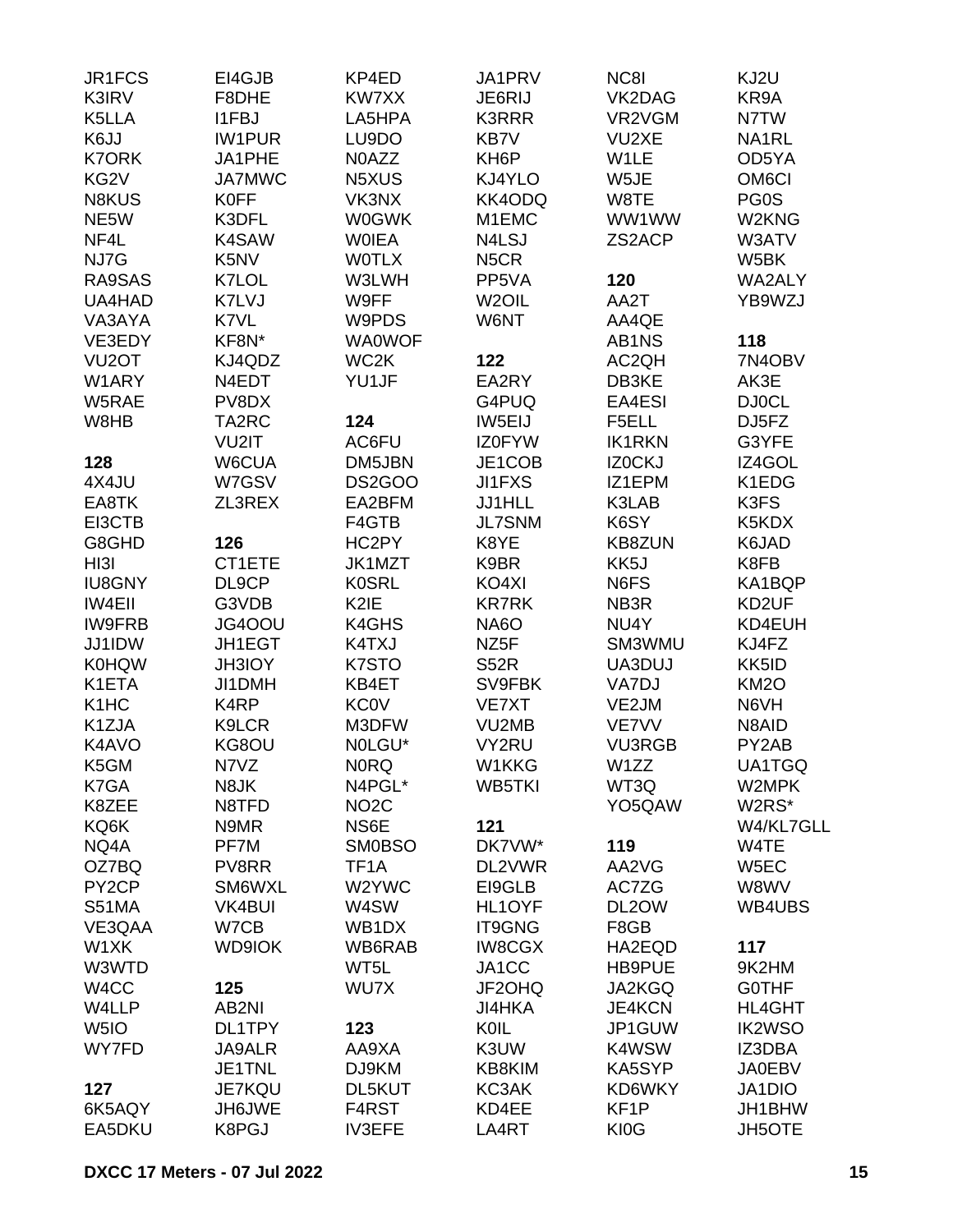| K3ZI                | JA1WTO                         | WD1M              | NF4J              | K9KJ                | EI3GV                          |
|---------------------|--------------------------------|-------------------|-------------------|---------------------|--------------------------------|
| KA4IZN              | JE1CTA                         | XE2AU             | VA6SP             | KG4IYS              | EI8JX                          |
| N <sub>2</sub> SG   | JE1FYV                         |                   | <b>VE3DIT</b>     | LA3ANA              | G3YBY                          |
| N9ATD               | JF1FSW                         | 113               | W3SW              | N0OK                | <b>JA7NGE</b>                  |
| NK7C                | JH1XFR                         | 5P5Q              | W7VV              | N <sub>1</sub> XL   | JH3AEF                         |
| NS4X                | JN3XEZ                         | 7K1LUE            | W8VK              | OV <sub>2</sub> B   | JK1DDG                         |
| NS7K                | <b>K0SQS</b>                   | AA4RX             | WA3IIA            | SM6LPG              | <b>K0CCM</b>                   |
| VU2MUD              | K3OK                           | AK0A              | <b>WA4NEL</b>     | VA2GA               | <b>K0KV</b>                    |
| W2ARP               | <b>KB7AK</b>                   | <b>DL3ANK</b>     |                   | VR2IL               | K4LQ                           |
| W2ZK                | KC4HN                          | EA5HB             | 111               | VU <sub>2</sub> DCC | K5HW                           |
| W4POT               | <b>KI0HA</b>                   | EC4KW             | AB3TM             | W <sub>2</sub> PS   | K5JUC                          |
| W6CN                | N0VTZ                          | GM1DSK            | CT3DZ             | W4DWS               | K6DJ                           |
| WA2BOT              | N <sub>1</sub> TQP             | HS5XWY            | EI2HIB            | W4EY                | KA2F                           |
| XE3E                | N3COB                          | IZ4IRO            | <b>GORPM</b>      | W7WT                | KA5JSM                         |
| YU1LD               | N3GTG                          | <b>JA0ADY</b>     | IZ4COT            | WU1U                | N3ER                           |
|                     | N <sub>4</sub> T <sub>D</sub>  | JD1BLY            | JA1DHY            | WV1K                | N7WR                           |
| 116                 | N <sub>5</sub> ZY              | JE2FUP            | JA3DLE            |                     | N8KOJ                          |
| AD5MD               | N8AYY                          | JH1GNU            | K4HR              | 109                 | N9MKC                          |
| EA4E                | PV8AAS                         | K3MSB             | K4JDJ             | DL2DCX              | SV3RKM                         |
| G0OSK               | R7CD                           | KD2CYU            | KB1W              | DL3XAC              | TF3DT                          |
| G3LOJ               | SM4RGD                         | KE1IU             | <b>KC7CS</b>      | EI3ISB              | <b>VU3CAU</b>                  |
| <b>IW7DMH</b>       | W4FDS                          | <b>KM4ODS</b>     | <b>KL7NW</b>      | HG6IA               | W <sub>2</sub> CQ              |
| JF1WRV              |                                | KU8X              |                   | JG2NXV              | <b>WA7HQD</b>                  |
|                     | W6EKR                          |                   | KT5V              |                     |                                |
| <b>JH1IHG</b>       | W7GB                           | NG <sub>0</sub> G | <b>NOMHL</b>      | JJ2BLV              | YB1BML                         |
| <b>K0MB</b>         | W7JET                          | OM4KW             | N <sub>5</sub> RN | K0XM                | YB1SKR                         |
| <b>K0SON</b>        | WA3HR                          | <b>ON7RK</b>      | N7MW              | K4BNF               |                                |
| K1JKR               | WB2JFP                         | SM6YEC            | NN4EE             | K5ZD                | 107                            |
| K4LCP               | WB8YTZ                         | SV4FFL            | SP7ASZ            | KD8DEU              | AA2WC                          |
| K5PBR               | YV4EH                          | W1USN             | TA1UT             | KM4VI               | AC7JM                          |
| K7JH                |                                | W4LEW*            | UX5XK             | KU4A                | F5PBL                          |
| K9UO                | 114                            | W7NP              | VE1AOE            | LU3XX               | <b>IK8TEM</b>                  |
| KI8AE               | 2E0XAR                         | W8ZR              | VE7UM             | OH3DP               | <b>IT9ZEO</b>                  |
| KJ6YK               | <b>AD0K</b>                    | WB9AZA            | VU3DJQ            | PG2AA               | IZ0GVZ                         |
| <b>KL7XD</b>        | AF6O                           | WF4W              | W9CLA             | RU9F                | JA2DCN                         |
| N4ST                | DL2NAI                         | YE1AR             | W9LU              | RW3QHN              | JA4JSL                         |
| N9ETH               | DL8DWL                         | ZS6NK             | WA8COB            | VA3VF               | JA5JUG                         |
| <b>S51DV</b>        | <b>IK2SYK</b>                  |                   | WB4PWZ            | VE7SO               | <b>K4PWS</b>                   |
| SA7CJO              | K <sub>2</sub> CY <sub>S</sub> | 112               | WZ9B              | <b>W0BM</b>         | K6BY                           |
| SV <sub>2</sub> BXA | K <sub>2</sub> KYH             | AC8MR             |                   | W0ZY                | <b>K7CTV</b>                   |
| VE3KKB              | K <sub>3</sub> X <sub>C</sub>  | <b>JA6SUY</b>     | 110               | W3WN                | <b>NOLD</b>                    |
| <b>WOQL</b>         | K4WAL                          | JH1CTV            | AA5SH             | W4CRN               | <b>NOTNJ</b>                   |
| W4SKW               | K8TLC                          | JJ3OFL            | AK9B              | W4WB                | N <sub>1</sub> C <sub>NG</sub> |
| W4WCD               | N <sub>1</sub> KM              | <b>JQ3TAN</b>     | DL6LZM            | W5DP                | N3PW                           |
| W6JJW               | N8LAS                          | <b>K0FTC</b>      | EA1BLA            | W9IAL               | N <sub>4</sub> RT              |
|                     | NE3K                           | K4AAP             | EA1NO             | W9LYN               | N6UOZ                          |
| 115                 | NJ6W                           | K5RQ              | G3LPS             | WB4EVH              | N <sub>9</sub> OI              |
| A71EM               | VA1SEA                         | K5YE              | G4LFU             |                     | <b>NN5O</b>                    |
| AA2F                | VE3VV                          | K6SLO             | JH9FCP            | 108                 | <b>NSOD</b>                    |
| AE7U                | W1BYH                          | K9YKL             | JI5WDC            | 9M8DEN              | NW3U                           |
| DS5AAQ              | W5MJ                           | KB8HRT            | JK2VOC            | AB6WQ               | OZ <sub>5</sub> D              |
| G4FVZ               | W8EH                           | N7JXS             | K4AEN             | BV6CC               | R <sub>2</sub> AB              |
| <b>IK4EWN</b>       | WB9B                           | N7UJJ             | K4HDW             | DJ5AM               | TA <sub>1</sub> H <sub>Z</sub> |
| <b>IZ7HNO</b>       | WB9WHQ                         | NC4RY             | K9GL              | <b>DL7UHD</b>       | VA2EU                          |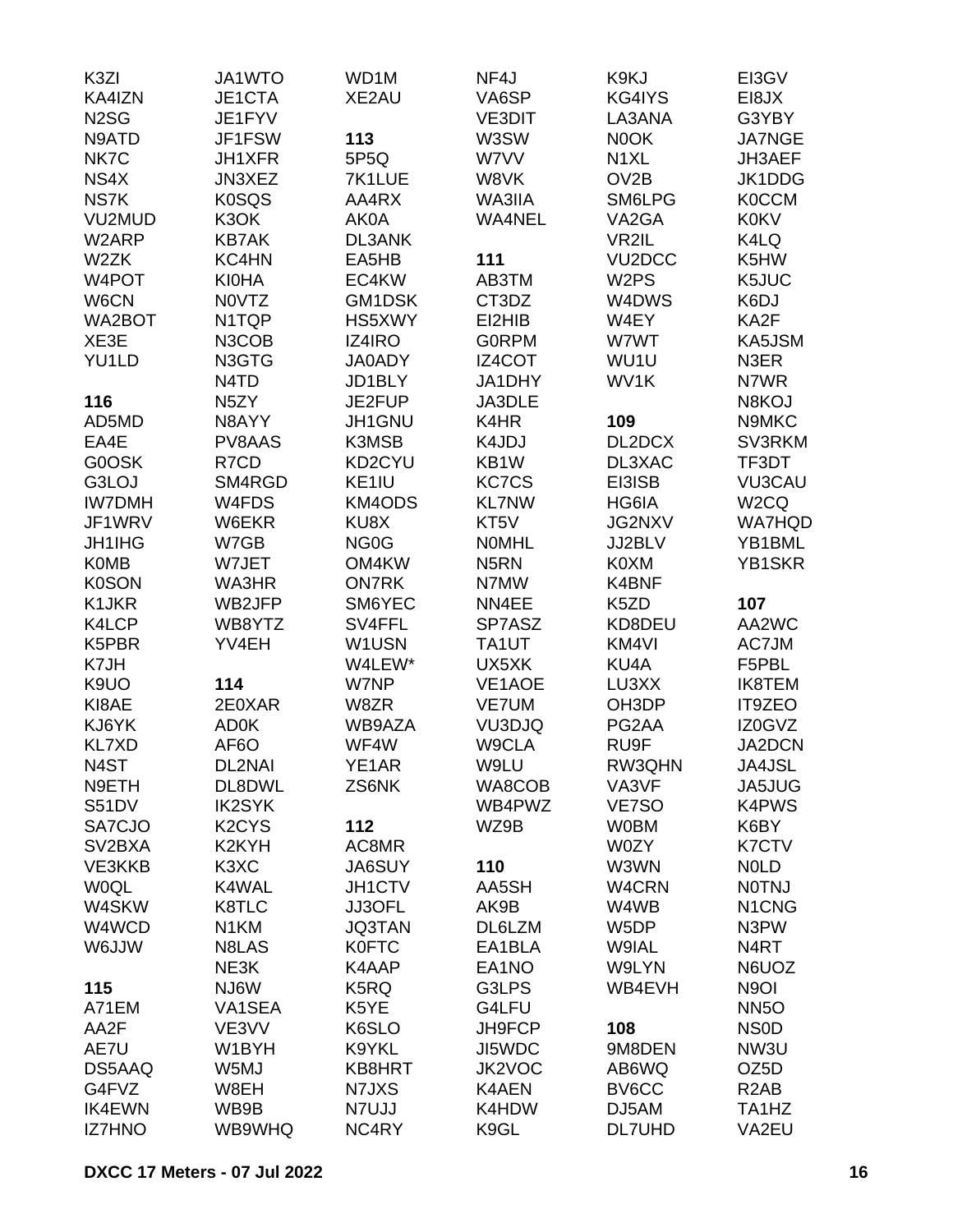| <b>WOVU</b>        | G6MXL              | N <sub>4</sub> IR  | W8FAX              | WM4R                          | W5/NH7C            |
|--------------------|--------------------|--------------------|--------------------|-------------------------------|--------------------|
| W4WNT              | GI4OWA             | N5LKE              | W9IE               | WV4Y                          | W6ELI              |
| W5AAJ              | JA1QOQ             | N9AVC              | WA4IXW             |                               | W6KF               |
| W5GCX              | <b>JH1JNR</b>      | NK7L               | WB3EVL             | 101                           | W8QW               |
| WX7B               | JN4SNG             | NP4AA              | WB9MSM             | A41MK                         | W9ZT               |
| YB8HZ              | <b>JR4DHK</b>      | NT6AA              | WD8KRV             | A41ZZ                         | WA4RYW             |
|                    | K <sub>1</sub> RY  | R7LA               | <b>WQ5O</b>        | AA6E                          | WB2MKX             |
| 106                | K <sub>2</sub> CQW | R9GM               | YO6BHN             | DK7GH                         | WB5HJV             |
| 5W1SA              | K4VAC              | W4GKR              | ZS6CR              | DL1MEV                        | <b>WB9AIS</b>      |
| AA5H               | <b>K7ADD</b>       | W7HJ               |                    | DL4KUG                        | <b>WL7OU</b>       |
| AA7DK              | K9CHP              | WA2HIP             | 102                | DL5HU                         | WQ8T               |
| F6ARS              | KB1HY              | WA3PAK             | AA1SU              | DL5JH                         | WS4WW              |
| FM1AG              | KD4BPZ             | <b>WA7HR</b>       | AB4BJ              | DL7LX                         | XE2AD              |
| HI7SB              | KF5ER              | WB9M               | AD4J               | EC1AE                         | YB1AYO             |
| <b>IK2HKN</b>      | KH6CQH             | ZP9CTS             | AD7XG              | F4FPR                         | YO2ADQ             |
| <b>IZ0SPA</b>      | KX5U               |                    | DB6VH              | G8GFF                         |                    |
| JA1GQC             | M5LRO              | 103                | DH4RL              | <b>GM0SCA</b>                 | 100                |
| JA1UBZ             | N3DD               | 4S6RYD             | EA1FF              | <b>IU2LFP</b>                 | AA9D               |
| JA2RP              | N4LKB              | C93PA              | EA8AAH             | IZ3GJL                        | AC8IL              |
| JA4DLF             | N4MWY              | CT1ESO             | G4LRG              | JA1KZP                        | AE6RR              |
| JJ1VRO             | N8TT               | DJ4LR              | G4NBS              | JA5IBP                        | AG5ND              |
| <b>K0ARM</b>       | <b>NC3O</b>        | DL4FDM             | IZ8EYN             | <b>JE0EHE</b>                 | AL7GA*             |
| K <sub>1</sub> RH  | SO <sub>5</sub> AS | DL6ZNG             | JA3UOQ             | JF2UZW                        | CT3EE*             |
| K4FW               | W8YV               | DL9QJ              | JA5ALE             | JM6NVD                        | DG7YEO             |
|                    |                    |                    | JI8BRZ             |                               |                    |
| K4IU               | WA4UWD             | DM5TI              |                    | K <sub>4</sub> Q <sub>S</sub> | EA3DNC             |
| KC3OPI             | XE1SAX             | F4HAB              | JJ1QJP             | <b>K4SAF</b>                  | EI5EV              |
| KG4URP             | YB4CHP             | <b>GODTX</b>       | <b>JK3NSD</b>      | K6CW                          | EI6GI              |
| KI4PG              | YB6LAY             | HB9GZE             | JP1KHY             | K6DEX                         | EW4DX              |
| LA4DM              | ZS6AKU             | HI8S               | K4NLL              | K6ME                          | F5JWH              |
| <b>NOIN</b>        |                    | <b>HS1FVL</b>      | K6XJ               | K7IA                          | <b>G0GFC</b>       |
| <b>NOUCR</b>       | 104                | <b>IK5ZAJ</b>      | <b>K7RAN</b>       | K9ZG                          | HB9HFM             |
| N <sub>2</sub> CJN | AC7DX              | <b>ISOBZR</b>      | KC <sub>1</sub> UX | KA9JAC                        | <b>IK7NXU</b>      |
| N <sub>2</sub> MN  | AF6WU              | <b>IU0HXY</b>      | KD1AB              | <b>KC3NIE</b>                 | <b>ISOHXK</b>      |
| N4WMB              | AP2IA              | <b>JG5VFK</b>      | KG2U               | KD4QMY                        | <b>IWOECV</b>      |
| N8NIJ              | DS3EXX             | JM1CMA             | KY6AA              | <b>KE7BMG</b>                 | <b>JA0IJG</b>      |
| NR <sub>0</sub> Q  | <b>DS5KJR</b>      | KB2FMH             | N1GNB              | KF5WCP                        | JA2KPW             |
| NY <sub>1</sub> V  | EA1AA              | KC8RPV             | N <sub>1KI</sub>   | KG4TEI                        | JA5GOJ             |
| TA3J               | EA4OR              | KJ2AM              | N <sub>4</sub> DIA | KJ4SKO                        | JF1UOW             |
| TF3MH              | G4GEE              | <b>MOIFT</b>       | N4DOU              | LA8FNA                        | JG3LDD             |
| <b>W0QKL</b>       | G4WGE              | <b>MOPTZ</b>       | N4QOG              | LX2KD                         | JI1MPS             |
| W2TX               | <b>IK2HLM</b>      | N <sub>2</sub> XTT | N5MT               | N <sub>2KI</sub>              | <b>JJ1HHJ</b>      |
| W4DFU              | JA1IHD             | N4CBS              | N9ITB              | N4HUF                         | <b>JJ1SZA</b>      |
| WX3P               | <b>JA3FRI</b>      | N4PF               | N9NBC              | N4PHH                         | JL2ULM             |
|                    | <b>JA3VUI</b>      | N6AJR              | RZ6MJ              | NM <sub>2</sub> D             | JR1HYA             |
| 105                | JN4FNZ             | N7TP               | SQ9DXT             | ON5BVB                        | K0OOK              |
| 7Z1SJ              | K3HPA              | N9KQQ              | SV8CKM             | PC <sub>5F</sub>              | K1MDA              |
| AA4EA              | K9AQ               | <b>NR50</b>        | TG9AKH             | PT2DF                         | K <sub>1</sub> PU  |
| AF3K               | <b>KA0IQT</b>      | OZ5JQ              | VE3AXW             | TG9AWS                        | K <sub>1</sub> QN  |
| EA5DPL             | KB9S               | PA0QRB             | W3UTD              | UX4UM                         | K <sub>2</sub> AMI |
| EA5WP              | KJ5RC              | SM4FYX             | W <sub>4Q</sub> J  | VE7DAY                        | K2ITT              |
| EI4DQ              | LA2XNA             | W4CU               | W7AUM              | VK7AP                         | K4DXT              |
| EI8IQ              | LZ1JZ              | W5TZX              | W7DGP              | W4VZH                         | K6WY               |
| F6BZT              | <b>MM0INH</b>      | W7DEG              | WF8R               | W4YR                          | K7PT               |